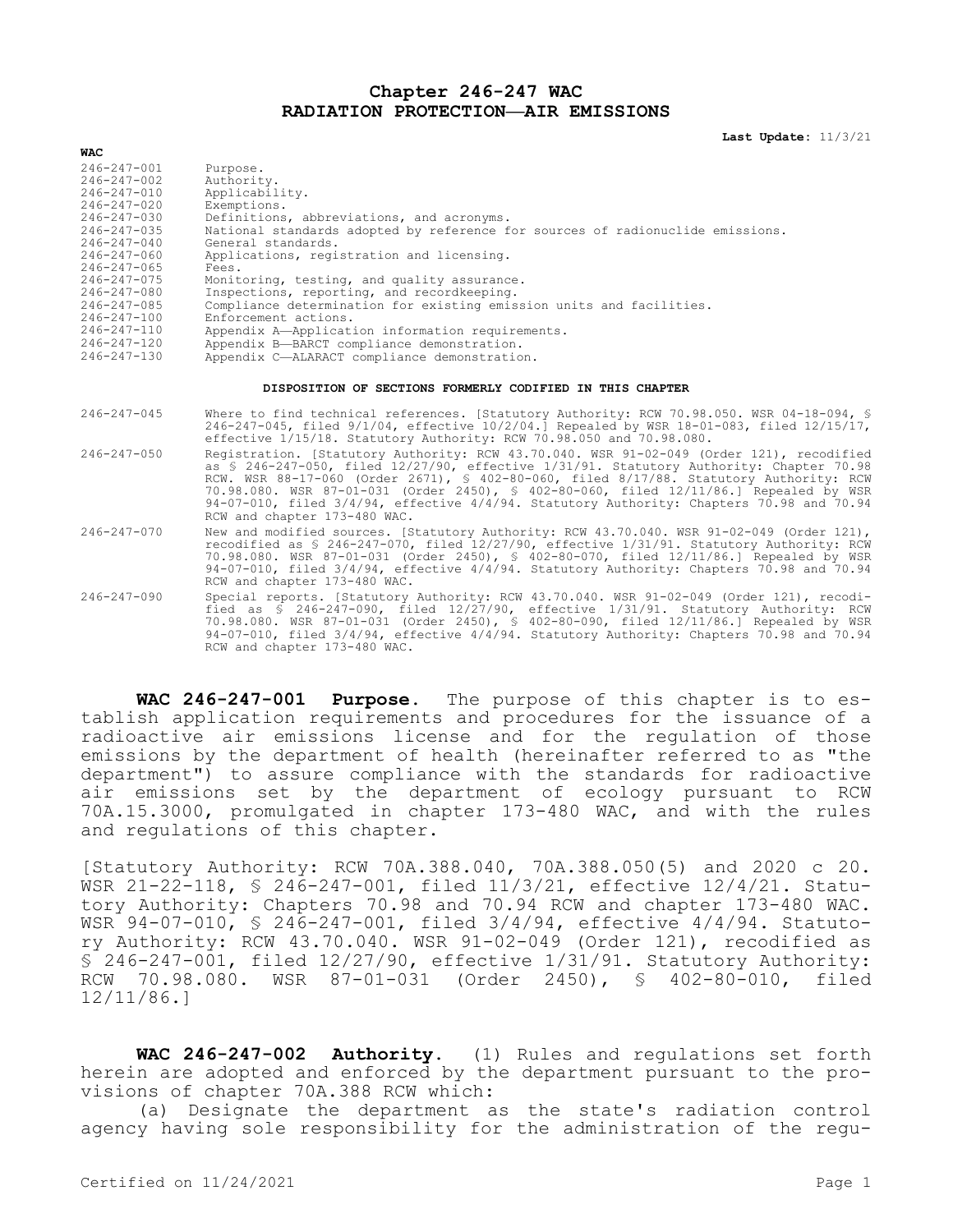latory, licensing, and radiation control provisions of chapter 70A.388 RCW;

(b) Vest in the department the authority to formulate, adopt, promulgate, and repeal codes, rules, and regulations related to the control of sources of ionizing radiation;

(c) Authorize the department to implement an independent statewide program to monitor radioactive air emissions from sources within the state;

(d) Authorize the department to conduct inspections of facilities, both private and public, to determine whether or not there is compliance with or violation of the provisions of chapter 70A.388 RCW and rules and regulations issued thereunder; and

(e) Authorize the department to require registration of sources of ionizing radiation.

(2) In addition, RCW 70A.15.3130 (Washington Clean Air Act) grants to the department the enforcement powers contained in that chapter.

[Statutory Authority: RCW 70A.388.040, 70A.388.050(5) and 2020 c 20. WSR 21-22-118, § 246-247-002, filed 11/3/21, effective 12/4/21. Statutory Authority: Chapters 70.98 and 70.94 RCW and chapter 173-480 WAC. WSR 94-07-010, § 246-247-002, filed 3/4/94, effective 4/4/94.]

**WAC 246-247-010 Applicability.** (1) The standards and requirements of this chapter apply statewide at the following types of facilities that emit radionuclides to the air:

(a) Facilities licensed by the department or by the United States Nuclear Regulatory Commission (NRC);

(b) United States Department of Energy (DOE) facilities;

- (c) Non-DOE federal facilities;
- (d) Uranium fuel cycle facilities;

(e) Uranium mills that are processing material; and

(f) Any other facility that the department determines emits or has the potential to emit radionuclides to the ambient air.

(2) The standards and requirements of this chapter apply to point sources, nonpoint sources, and fugitive emissions.

(3) The standards and requirements of this chapter apply to stationary and mobile emission units, whether temporary or permanent.

(4) The control technology standards and requirements of this chapter apply to the abatement technology and indication devices of facilities and emission units subject to this chapter. Control technology requirements apply from entry of radionuclides into the ventilated vapor space to the point of release to the environment.

(5) In accordance with RCW 70A.15.2260(10), air operating permits issued under chapter 173-401 WAC shall incorporate all applicable requirements of this chapter. Therefore, all facilities listed in subsection (1) of this section that are also subject to the operating permit regulations in chapter 173-401 WAC shall be considered in compliance with the requirements of this chapter if they comply with all the applicable requirements of the air operating permit issued under chapter 173-401 WAC. These applicable requirements shall be contained in the radioactive air emissions license which shall be incorporated as part of the air operating permit. In accordance with RCW 70A.15.3130(1), the department shall enforce all the requirements contained in the radioactive air emissions license.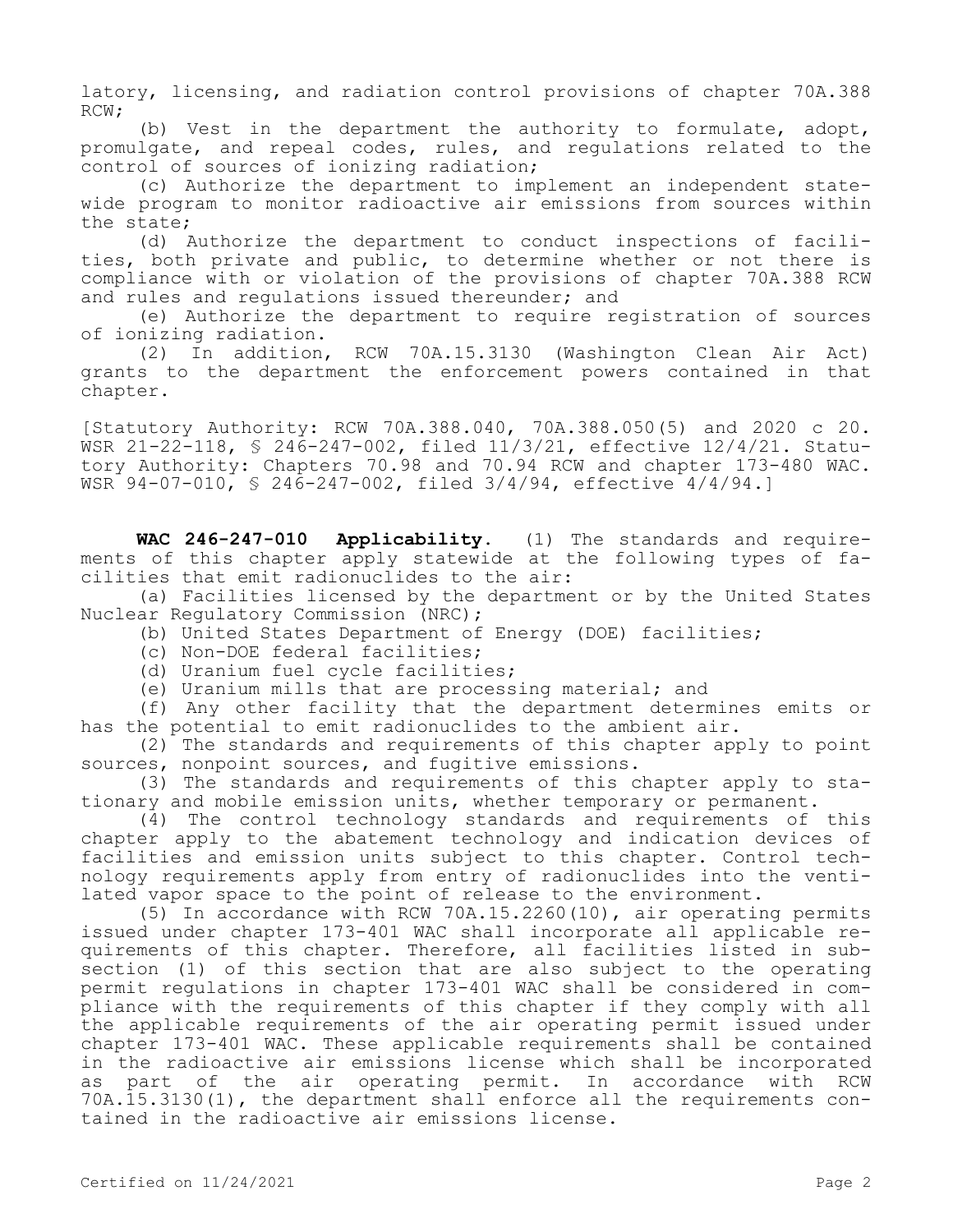(6) Should any of the federal regulations that have been adopted by reference in this chapter be rescinded, the affected facilities shall nonetheless comply with all other applicable requirements of this chapter.

(7) An applicant may view any document referenced in this chapter by contacting the department's office of radiation protection, radioactive air emissions section at 509-946-0363. Mail reports, applications, and other written correspondence to the Radioactive Air Emissions Section at 309 Bradley Boulevard, Suite 201, Richland, Washington, 99352. An applicant may send reports, applications, and other written correspondence to AIRRichland@doh.wa.gov.

[Statutory Authority: RCW 70A.388.040, 70A.388.050(5) and 2020 c 20. WSR 21-22-118, § 246-247-010, filed 11/3/21, effective 12/4/21. Statu-<br>tory Authority: RCW 70.98.050 and 70.98.080. WSR 18-01-083, § tory Authority: RCW 70.98.050 and 70.98.080. WSR 18-01-083, 246-247-010, filed 12/15/17, effective 1/15/18. Statutory Authority: RCW 70.98.050. WSR 04-18-094, § 246-247-010, filed 9/1/04, effective 10/2/04; WSR 98-13-037, § 246-247-010, filed 6/8/98, effective 7/9/98. Statutory Authority: Chapters 70.98 and 70.94 RCW and chapter 173-480 WAC. WSR 94-07-010, § 246-247-010, filed 3/4/94, effective 4/4/94. Statutory Authority: RCW 43.70.040. WSR 91-02-049 (Order 121), recodified as  $\frac{246-247-010}{100}$ , filed  $\frac{12}{27/90}$ , effective  $\frac{1}{31/91}$ . Statutory Authority: RCW 70.98.080. WSR 87-01-031 (Order 2450), § 402-80-020, filed 12/11/86.]

**WAC 246-247-020 Exemptions.** (1) The following types of facilities or sources of radiation are exempt from the requirements of this chapter because they release no airborne radioactivity, or they prima facie comply with the standards in WAC 246-247-040, or they are already adequately regulated under other requirements:

(a) Users of only sealed sources;

(b) Sealed sources;

(c) Accelerators less than 200 MeV;

(d) Nuclear-powered vessels underway or moored dockside unless under a maintenance condition with a potential-to-emit;

(e) Uranium mill tailings piles disposed of under 40 C.F.R. Part 192 (effective July 1, 2021).

(2) Exemption determinations.

(a) Any exemptions shall be consistent with 40 C.F.R. 61. No exemptions from the standards in WAC 246-247-040 will be granted.

(b) A nonfederal facility may request exemption from some of the requirements of WAC 246-247-060 and 246-247-075 if the potential-toemit, for the emission unit(s) under consideration, results in compliance at level I of the COMPLY computer code or level I of the NCRP's Commentary No. 3, or equivalent as approved by the department.

(c) A federal facility may request exemption from some of the requirements of WAC 246-247-060 and 246-247-075 if the potential-toemit, for the emission unit(s) under consideration, results in a TEDE to the MEI from all pathways less than 0.1 mrem/yr.

(d) The facility shall submit all the data necessary to make the exemption determinations of (b) and (c) of this subsection. The department shall determine if any exemptions apply.

(e) Commercial nuclear power plants may request exemption from some of the requirements of this chapter in order to minimize dual regulation with the NRC.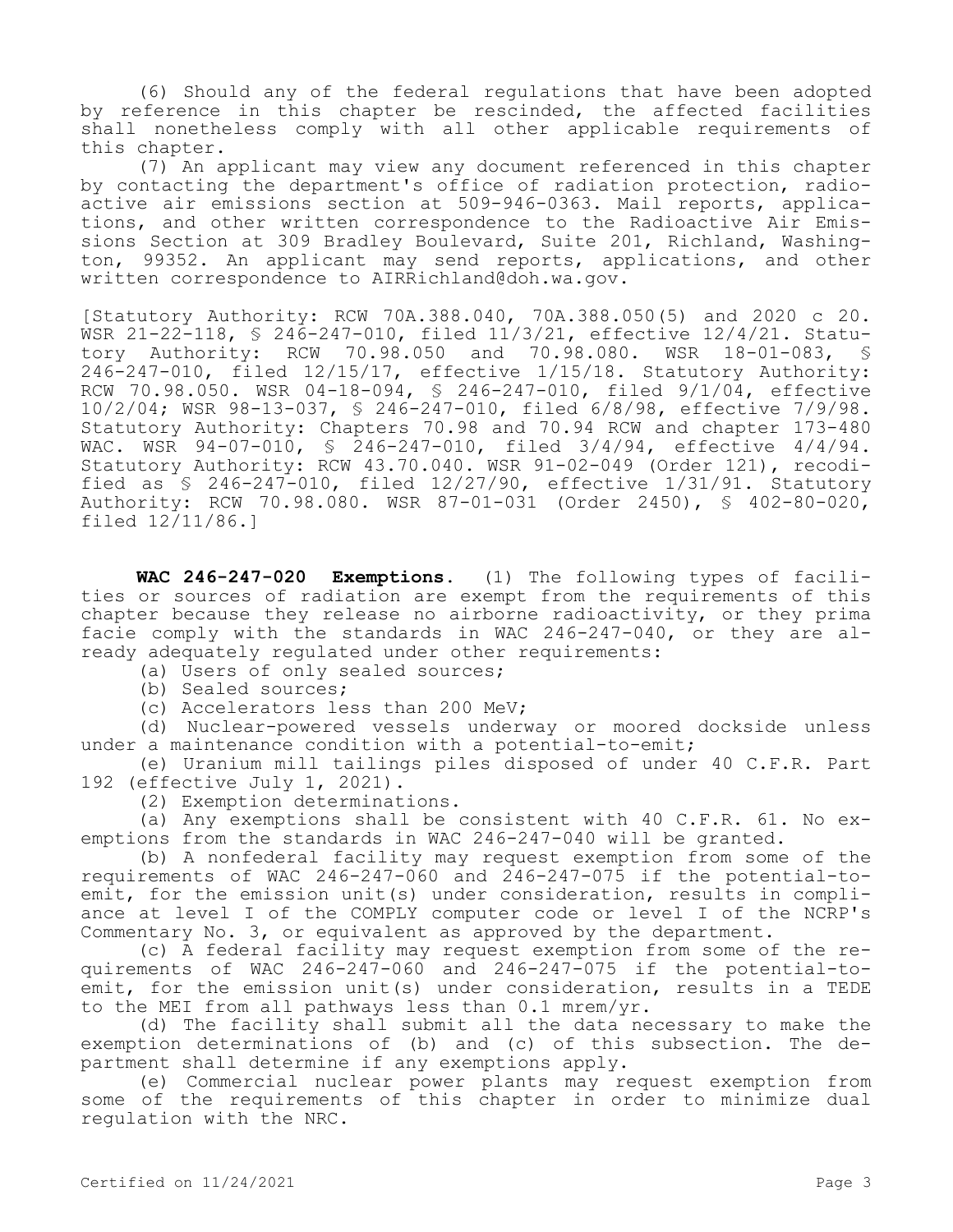(3) The department may require a facility with exempt emission units to submit a radioactive air emissions report to confirm compliance with applicable standards. The department reserves the right to conduct inspections and audits of the facility to confirm the status of its exempt emission units.

(4) Naturally occurring airborne radionuclides are exempt from the requirements of this chapter unless the concentrations or rates of emissions have been enhanced by industrial processes.

[Statutory Authority: RCW 70A.388.040, 70A.388.050(5) and 2020 c 20. WSR 21-22-118, § 246-247-020, filed 11/3/21, effective 12/4/21. Statutory Authority: RCW 70.98.050 and 70.98.080. WSR 18-01-083, § 246-247-020, filed 12/15/17, effective 1/15/18. Statutory Authority: Chapters 70.98 and 70.94 RCW and chapter 173-480 WAC. WSR 94-07-010, § 246-247-020, filed 3/4/94, effective 4/4/94. Statutory Authority: RCW 43.70.040. WSR 91-02-049 (Order 121), recodified as § 246-247-020, filed 12/27/90, effective 1/31/91. Statutory Authority: RCW 70.98.080. WSR 87-01-031 (Order 2450), § 402-80-030, filed 12/11/86.]

**WAC 246-247-030 Definitions, abbreviations, and acronyms.** The definitions, abbreviations, and acronyms in this section and WAC 246-220-010, apply throughout this chapter unless the context clearly indicates otherwise.

(1) "Abatement technology" means any mechanism, process or method that has the potential to reduce public exposure to radioactive air emissions. Abatement control features include automatic mechanisms and administrative controls used in the operation and control of abatement technology from entry of radionuclides into the ventilated vapor space to release to the environment.

(2) "Administrative control" means any policy or procedure that limits the emission of radionuclides.

(3) "ALARA" means as low as reasonably achievable making every reasonable effort to maintain exposures to radiation as far below the dose standards in this chapter as is practical, consistent with the purpose for which the licensed activity is undertaken, taking into account the state of technology, the economics of improvements in relation to the state of technology, the economics of improvements in relation to benefits to the public health and safety, and other socioeconomic considerations, and in relation to the utilization of nuclear energy, ionizing radiation, and radioactive materials in the public interest. See WAC  $246-220-007$ .<br>(4) "As low as reaso

(4) "As low as reasonably achievable control technology" (ALARACT) means the use of radionuclide emission control technology that achieves emission levels that are consistent with the philosophy of ALARA. ALARACT compliance is demonstrated by evaluating the existing control system and proposed nonsignificant modifications in relation to applicable technology standards and other control technologies operated successfully in similar applications. In no event shall application of ALARACT result in emissions of radionuclides that could cause exceedance of the applicable standards of WAC 246-247-040. See the definition of ALARA in this section. Note that ALARACT is equivalent to, but replaces, RACT in the June 23, 2007, version of chapter 173-480 WAC.

(5) "Annual possession quantity" means the sum of the quantity of a radionuclide on hand at the beginning of the calendar year and the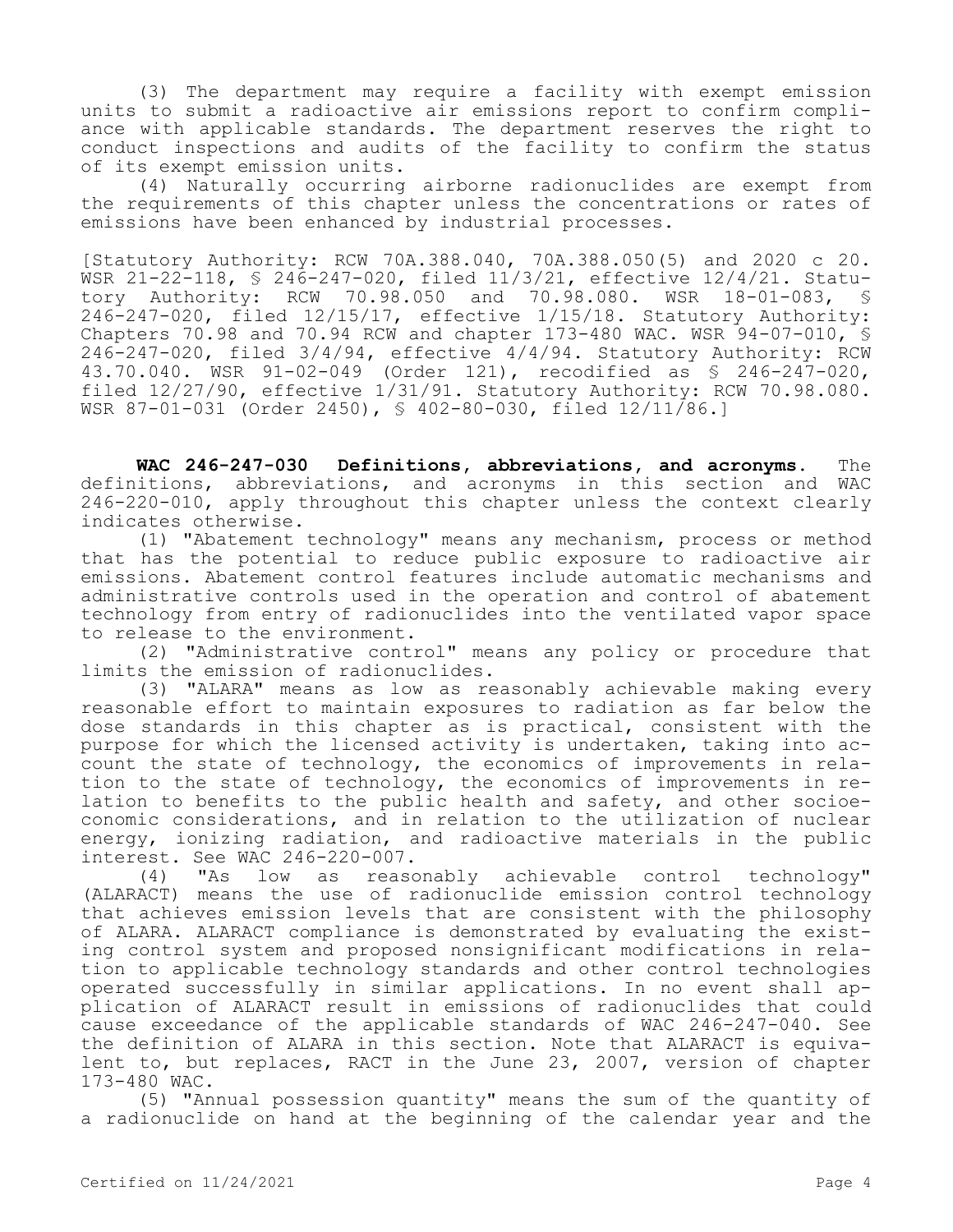quantity of that radionuclide received or produced during the calendar year.

(6) "Best available radionuclide control technology" (BARCT) means technology that will result in a radionuclide emission limitation based on the maximum degree of reduction for radionuclides from any proposed newly constructed or significantly modified emission units that the licensing authority determines is achievable on a caseby-case basis. A BARCT compliance demonstration must consider energy, environmental, and economic impacts, and other costs through examination of production processes, and available methods, systems, and techniques for the control of radionuclide emissions. A BARCT compliance demonstration is the conclusion of an evaluative process that results in the selection of the most effective control technology from all known feasible alternatives. In no event shall application of BARCT result in emissions of radionuclides that could exceed the applicable standards of WAC 246-247-040. Control technology that meets BARCT requirements also meets ALARACT requirements. See WAC 173-480-030 and 246-247-120.

(7) "Committed effective dose equivalent" (CEDE) means the sum of the products of absorbed dose from internally deposited radionuclides and appropriate factors to account for differences in biological effectiveness due to the quality of radiation and its distribution in the body of reference man over a fifty-year period.

(8) "Construction" means fabrication, erection, or installation of a new building, structure, plant, process, or operation within a facility that has the potential to emit airborne radionuclides. Construction includes activities of a permanent nature aimed at completion of the emission unit, such as pouring concrete, putting in a foundation, or installing utilities directly related to the emission unit. It does not include preliminary activities such as tests to determine site suitability, equipment procurement and storage, site clearing and grading, and the construction of ancillary buildings.

(9) "Decommissioning" means actions taken to reduce or eliminate the potential public health and safety impacts of a building, structure, or plant that has permanently ceased operations, including, but not limited to, actions such as decontamination, demolition, and disposition.

(10) "Emission unit" means any single location that emits or has the potential to emit airborne radioactive material. This may be a point source, nonpoint source, or source of fugitive emissions.

(11) "Facility" means all buildings, structures, plants, processes, and operations on one contiguous site under control of the same owner or operator.

(12) "Fugitive emissions" are radioactive air emissions which do not and could not reasonably pass through a stack, vent, or other functionally equivalent structure, and which are not feasible to directly measure and quantify.

(13) "Indication device" means any method or apparatus used to monitor, or to enable monitoring, the operation of abatement controls or the potential or actual radioactive air emissions.

(14) "License" means a radioactive air emissions license issued by the department with requirements and limitations listed therein. Compliance with the license requirements are determined and enforced by the department. The license will be incorporated as an applicable requirement in the air operating permit issued by the department of ecology or a local air pollution control authority when the department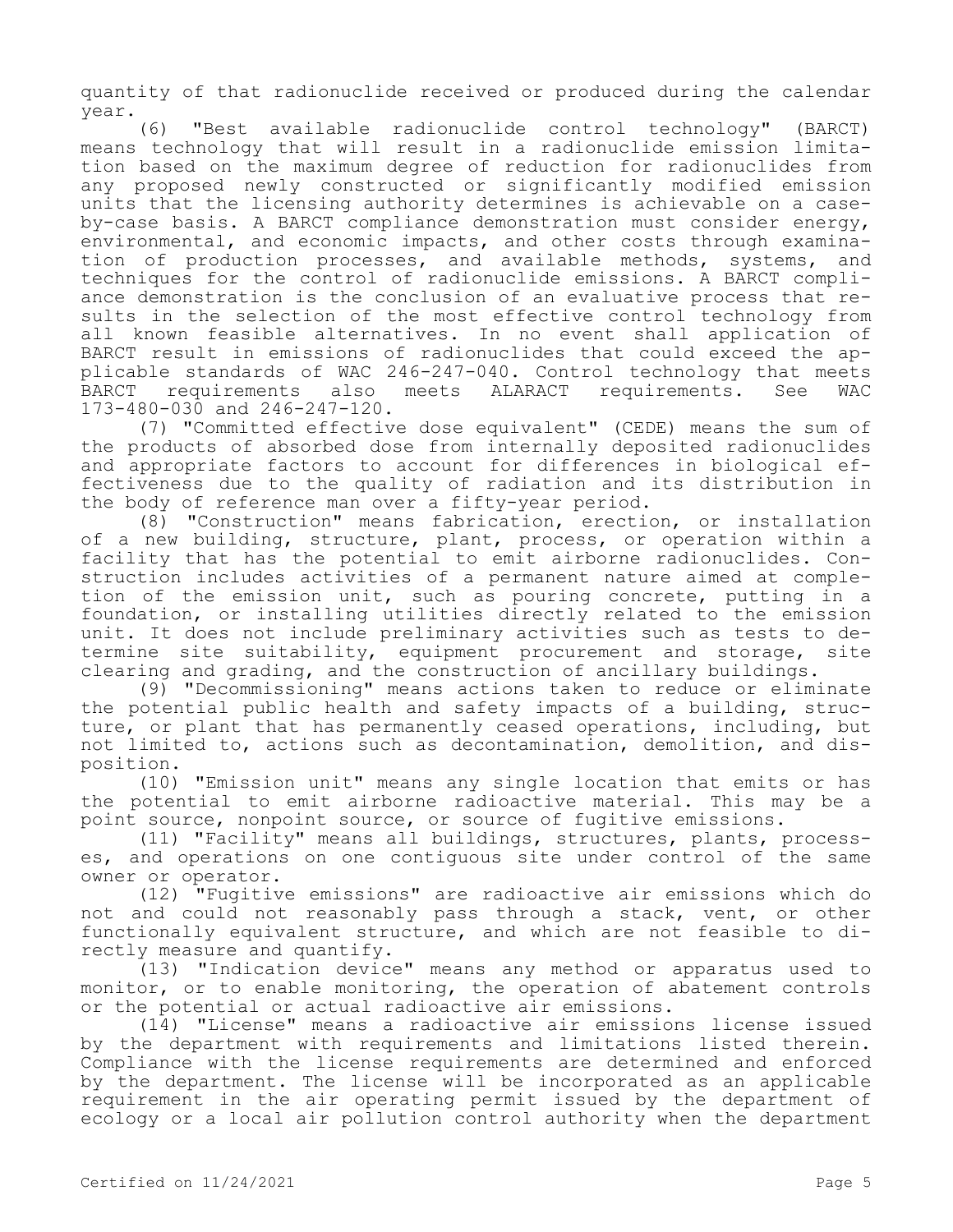of ecology or a local air pollution control authority issues an air operating permit.

(15) "Maximally exposed individual" (MEI) means any member of the public (real or hypothetical) who abides or resides in an unrestricted area, and may receive the highest TEDE from the emission unit(s) under consideration, taking into account all exposure pathways affected by the radioactive air emissions.

(16) "Modification" means any physical change in, or change in the method of operation of, an emission unit that could increase the amount of radioactive materials emitted or may result in the emission of any radionuclide not previously emitted. This definition includes the cleanup of land contaminated with radioactive material, the decommissioning of buildings, structures, or plants where radioactive contamination exists, and changes that will cause an increase in the emission unit's operating design capacity. This definition excludes routine maintenance, routine repair, replacement-in-kind, any increases in the production rate or hours of operation, provided the emission unit does not exceed the release quantities specified in the license application or the operating design capacity approved by the department, addition of abatement technology as long as it is not less environmentally beneficial than existing, approved controls, and changes that result in an increase in the quantity of emissions of an existing radionuclide that will be offset by an equal or greater decrease in the quantity of emissions of another radionuclide that is deemed at least as hazardous with regard to its TEDE to the MEI.

(17) "Monitoring" means the measurement of radioactive material released to the ambient air by means of an in-line radiation detector, or by the withdrawal of representative samples from the effluent stream. Ambient air measurements may be acceptable for nonpoint sources and fugitive emissions.

(18) "Nonpoint source" is a location at which radioactive air emissions originate from an area, such as contaminated ground above a near-surface waste disposal unit, whose extent may or may not be welldefined.

(19) "Notice of construction" (NOC) is an application submitted to the department by an applicant that contains information required by WAC 246-247-060 for proposed construction or modification of a registered emission unit(s), or for modification of an existing, unregistered emission unit(s).

(20) "Point source" is a discrete, well-defined location from which radioactive air emissions originate, such as a stack, vent, or other functionally equivalent structure.

(21) "Potential-to-emit" means the rate of release of radionuclides from an emission unit based on the actual or potential discharge of the effluent stream that would result if all abatement control equipment did not exist, but operations are otherwise normal. Determine the potential-to-emit by one of the following methods:

(a) Multiply the annual possession quantity of each radionuclide by the release fraction for that radionuclide, depending on its physical state. Use the following release fractions:

(i) 1 for gases;

(ii)  $10^{-3}$  for liquids or particulate solids; and

(iii)  $10^{-6}$  for solids.

Determine the physical state for each radionuclide by considering its chemical form and the highest temperature to which it is subjected. Use a release fraction of one if the radionuclide is subjected to tem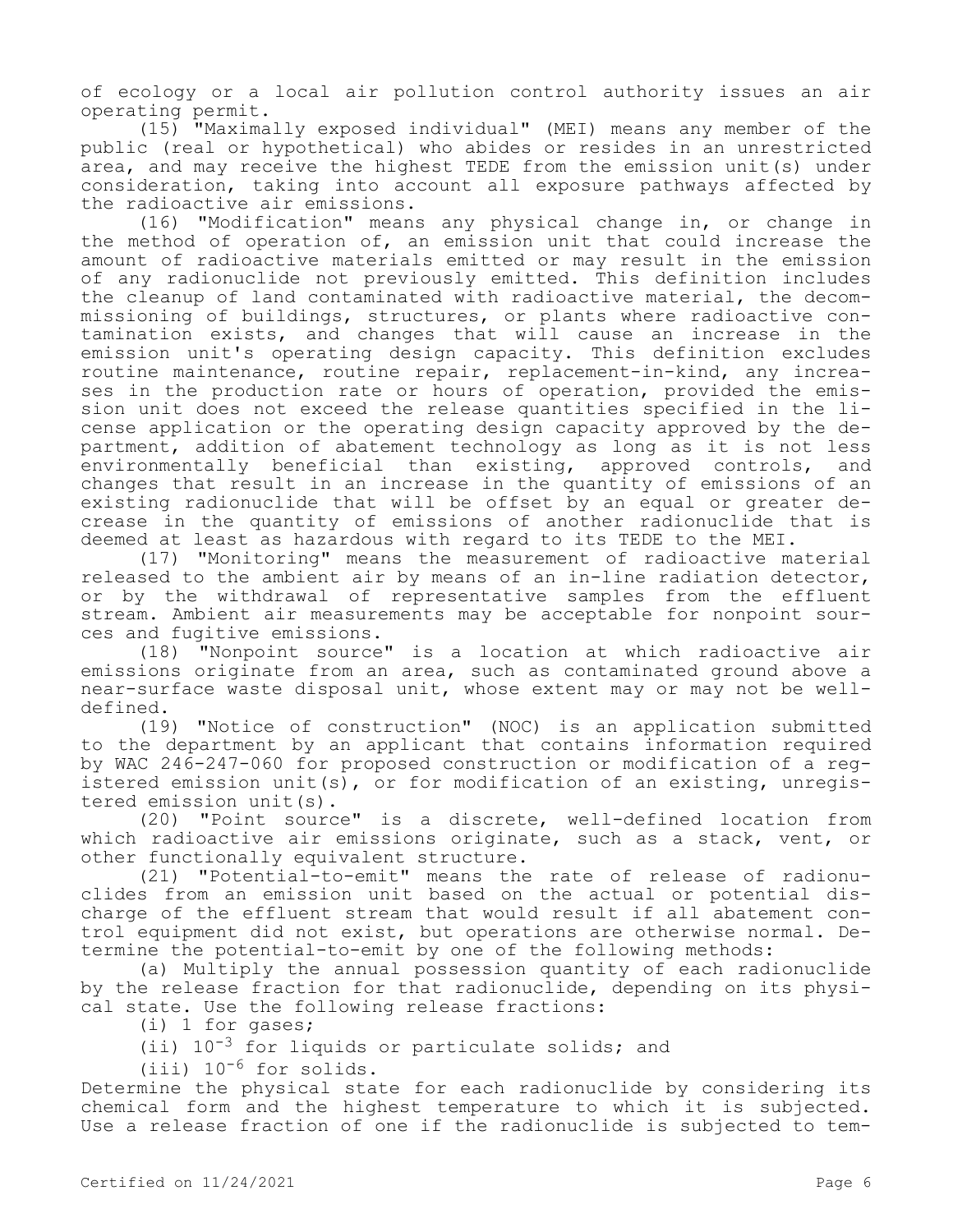peratures at or above its boiling point; use a release fraction of  $10^{-3}$  if the radionuclide is subjected to temperatures at or above its melting point, but below its boiling point. If the chemical form is not known, use a release fraction of one for any radionuclide that is heated to a temperature of one hundred degrees Celsius or more, boils at a temperature of one hundred degrees Celsius or less, or is intentionally dispersed into the environment. Other release fractions may be used only with the department's approval; or

(b) Perform a back-calculation using measured emission rates and *in situ* measurements of the control equipment efficiencies, as approved by the department; or

(c) Measure the quantities of radionuclides captured in each control device, coupled with *in situ* measurements of the control equipment efficiencies, as approved by the department; or

(d) Sample the effluent upstream from all control devices, as approved by the department; or

(e) Use an alternative method approved by the department.

(22) "Replacement-in-kind" means the substitution of existing systems, equipment, components, or devices of an emission unit's control technology with systems, equipment, components, or devices with equivalent, or better, performance specifications that will perform the same function(s).

(23) "Routine" means:

(a) Maintenance, repair, or replacement-in-kind performed on systems, equipment, components, or devices of an emission unit's abatement technology as a planned part of an established inspection, maintenance, or quality assurance program that does not increase the emission unit's operating design capacity; or

(b) Normal, day-to-day operations of a facility.

(24) "Sealed source" means radioactive material that is permanently bonded or fixed in a capsule or matrix, or radioactive material in airtight containers, designed to prevent release and dispersal of the radioactive material under the most severe conditions encountered in normal use and handling.

(25) "Significant" means the potential-to-emit airborne radioactivity at a rate that could increase the TEDE to the MEI by at least 1.0 mrem/yr as a result of a proposed modification.

(26) "Total effective dose equivalent" (TEDE) means the sum of the dose equivalent due to external exposures and the CEDE due to internal exposures.

(27) "Uranium fuel cycle" means the operations of milling uranium ore, chemical conversion of uranium, isotopic enrichment of uranium, fabrication of uranium fuel, generation of electricity in a nuclear power plant that uses uranium fuel, and reprocessing of spent uranium fuel, to the extent that these operations solely support the production of electrical power for public use. Excluded are mining operations, waste disposal sites, transportation of any radioactive material, and the reuse of recovered nonuranium special nuclear and by-product materials from the cycle.

[Statutory Authority: RCW 70A.388.040, 70A.388.050(5) and 2020 c 20. WSR 21-22-118, § 246-247-030, filed 11/3/21, effective 12/4/21. Statutory Authority: RCW 70.98.050 and 70.98.080. WSR 18-01-083, § 246-247-030, filed 12/15/17, effective 1/15/18; WSR 14-11-012, § filed  $5/8/14$ , effective  $6/8/14$ . Statutory Authority: Chapters 70.98 and 70.94 RCW and chapter 173-480 WAC. WSR 94-07-010, §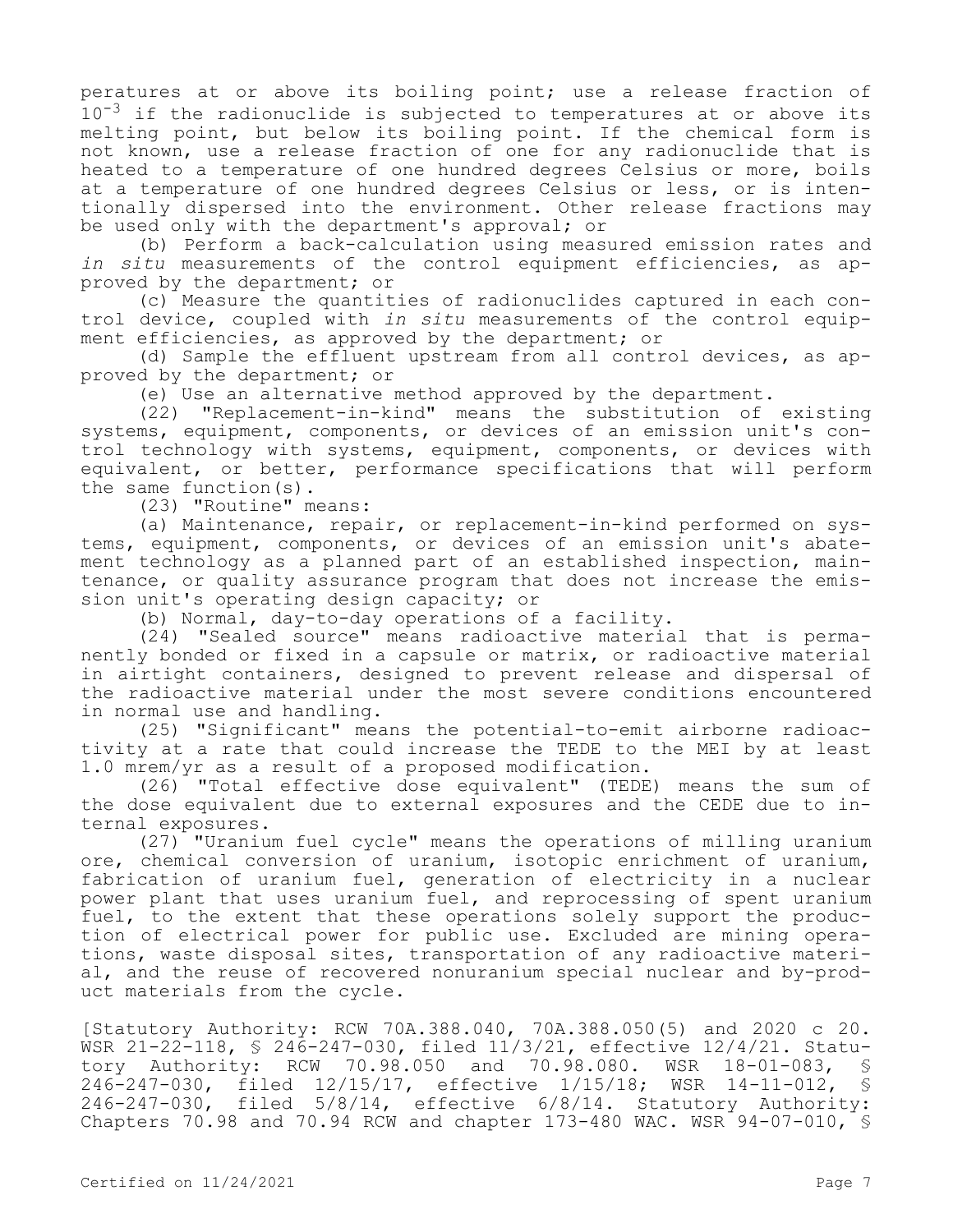246-247-030, filed 3/4/94, effective 4/4/94. Statutory Authority: RCW 43.70.040. WSR 91-02-049 (Order 121), recodified as § 246-247-030, filed 12/27/90, effective 1/31/91. Statutory Authority: Chapter 70.98 RCW. WSR 88-17-060 (Order 2671), § 402-80-040, filed 8/17/88. Statutory Authority: RCW 70.98.080. WSR 87-01-031 (Order 2450), § 402-80-040, filed 12/11/86.]

**WAC 246-247-035 National standards adopted by reference for sources of radionuclide emissions.** (1) In addition to other requirements of this chapter, the following federal standards, as in effect on July 1, 2021, are adopted by reference except as provided in subsection (2) of this section.

(a) For federal facilities:

(i) 40 C.F.R. Part 61, Subpart A - General Provisions.

(ii) 40 C.F.R. Part 61, Subpart H - National Emission Standards for Emissions of Radionuclides Other Than Radon From Department of Energy Facilities.

(iii) 40 C.F.R. Part 61, Subpart I - National Emission Standards for Radionuclide Emissions From Federal Facilities Other Than Nuclear Regulatory Commission Licensees and Not Covered by Subpart H.

(iv) 40 C.F.R. Part 61, Subpart Q - National Emission Standards for Radon Emissions From Department of Energy Facilities.

(b) For nonfederal facilities:

(i) 40 C.F.R. Part 61, Subpart A - General Provisions.

(ii) 40 C.F.R. Part 61, Subpart B - National Emission Standards for Radon Emissions From Underground Uranium Mines.

(iii) 40 C.F.R. Part 61, Subpart K - National Emission Standards for Radionuclide Emissions From Elemental Phosphorus Plants.

(iv) 40 C.F.R. Part 61, Subpart R - National Emissions Standards for Radon from Phosphogypsum Stacks.

(v) 40 C.F.R. Part 61, Subpart T - National Emission Standards for Radon Emissions From the Disposal of Uranium Mill Tailings.

(vi) 40 C.F.R. Part 61, Subpart W - National Emission Standards for Radon Emissions From Operating Mill Tailings.

(2) References to "Administrator" or "EPA" in 40 C.F.R. Part 61 include the department of health except in any section of 40 C.F.R. Part 61 for which a federal rule or delegation indicates that the authority will not be delegated to the state.

[Statutory Authority: RCW 70A.388.040, 70A.388.050(5) and 2020 c 20. WSR 21-22-118, § 246-247-035, filed 11/3/21, effective 12/4/21. Statutory Authority: RCW 70.98.050 and 70.98.080(5). WSR 19-23-039, § 246-247-035, filed 11/12/19, effective 12/13/19. Statutory Authority: RCW 70.98.050, 70.98.080(5) and 40 C.F.R. 63.91. WSR 19-04-042, § 246-247-035, filed 1/29/19, effective 3/1/19. Statutory Authority: RCW 70.98.050 and 70.98.080(5). WSR 18-12-075, § 246-247-035, filed 6/1/18, effective 7/2/18; WSR 17-13-037, § 246-247-035, filed 6/13/17, effective 7/14/17. Statutory Authority: RCW 70.98.050 and 70.98.080. WSR 16-15-083, § 246-247-035, filed 7/19/16, effective 8/19/16; WSR 16-06-003, \$ 246-247-035, filed 2/17/16, effective 3/19/16. Statutory<br>Authority: RCW 70.98.050 and 70.98.080(5). WSR 12-01-071, \$ Authority: RCW 70.98.050 and 70.98.080(5). WSR 12-01-071, § 246-247-035, filed 12/19/11, effective 1/19/12. Statutory Authority: RCW 70.98.050. WSR 05-12-059, § 246-247-035, filed 5/26/05, effective 6/26/05.]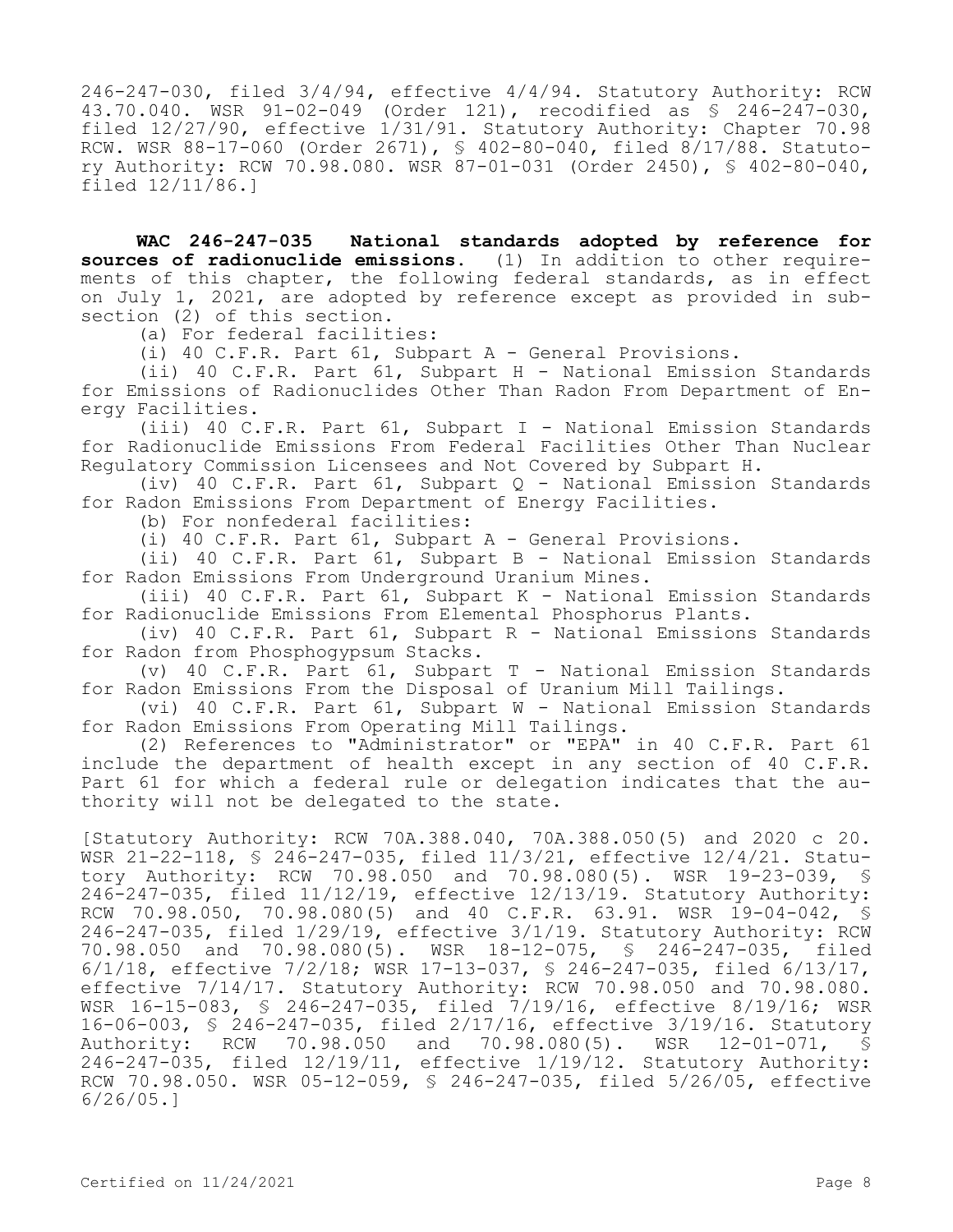**WAC 246-247-040 General standards.** (1) Standards for radioactive air emissions in the state of Washington are contained in WAC 173-480-040, 173-480-050, and 173-480-060. Additional standards for emissions of radionuclides other than radon from United States Department of Energy facilities and for radionuclide emissions from federal facilities other than United States Nuclear Regulatory Commission (NRC) licensees are contained in 40 C.F.R. Part 61, subparts H and I. Additional standards for NRC licensees are contained in 10 C.F.R.<br>20.1101 (effective August 24, 1998). In accordance with WAC 24, 1998). In accordance with WAC 173-480-050(2), the department shall enforce the most stringent standard in effect, notwithstanding any agreement between EPA and any other agency, including those agreements made pursuant to 42 U.S.C. 7412  $(d)(9)$ .

(2) In addition to the radioactive air emission standards of subsection (1) of this section, the department's radioactive materials licensees shall comply with the limitations on radioactive air emissions contained in WAC 246-221-070.

(3) All new construction and significant modifications of emission units commenced after August 10, 1988 (the date this chapter originally became effective) shall utilize BARCT (see Appendix B).

(4) All existing emission units and nonsignificant modifications shall utilize ALARACT (see Appendix C).

(5) In order to implement these standards, the department may set limits on emission rates for specific radionuclides from specific emission units and set requirements and limitations on the operation of the emission unit(s) as specified in a license.

(6) All emissions of radionuclides, including those due to emergency conditions resulting from startup, shutdown, maintenance activities, or process upsets are subject to the standards of this section and, therefore, subject to the enforcement actions of WAC 246-247-100.

[Statutory Authority: RCW 70.98.050 and 70.98.080. WSR 18-01-083, § 246-247-040, filed 12/15/17, effective 1/15/18. Statutory Authority: RCW 70.98.050. WSR 04-18-094, § 246-247-040, filed 9/1/04, effective 10/2/04. Statutory Authority: Chapters 70.98 and 70.94 RCW and chapter 173-480 WAC. WSR 94-07-010, § 246-247-040, filed 3/4/94, effective 4/4/94. Statutory Authority: RCW 43.70.040. WSR 91-02-049 (Order 121), recodified as § 246-247-040, filed 12/27/90, effective 1/31/91. Statutory Authority: RCW 70.98.080. WSR 87-01-031 (Order 2450), § 402-80-050, filed 12/11/86.]

**WAC 246-247-060 Applications, registration and licensing.** This section describes the information requirements for approval to construct, modify, and operate an emission unit. Any notice of construction (NOC) requires the submittal of the information listed in Appendix A. Complex projects may require additional information. The applicant should contact the department early in the conceptual design phase for guidance on applicable control technologies to consider.

Appendices B and C outline the procedures to demonstrate compliance with the BARCT and ALARACT standards. Based on the Appendix A information provided, the department may advise the applicant which subset of technologies to consider as candidates for meeting BARCT or ALARACT requirements.

For those facilities subject to the operating permit regulations in chapter 173-401 WAC, the radioactive air emissions license will be incorporated as an applicable portion of the air operating permit is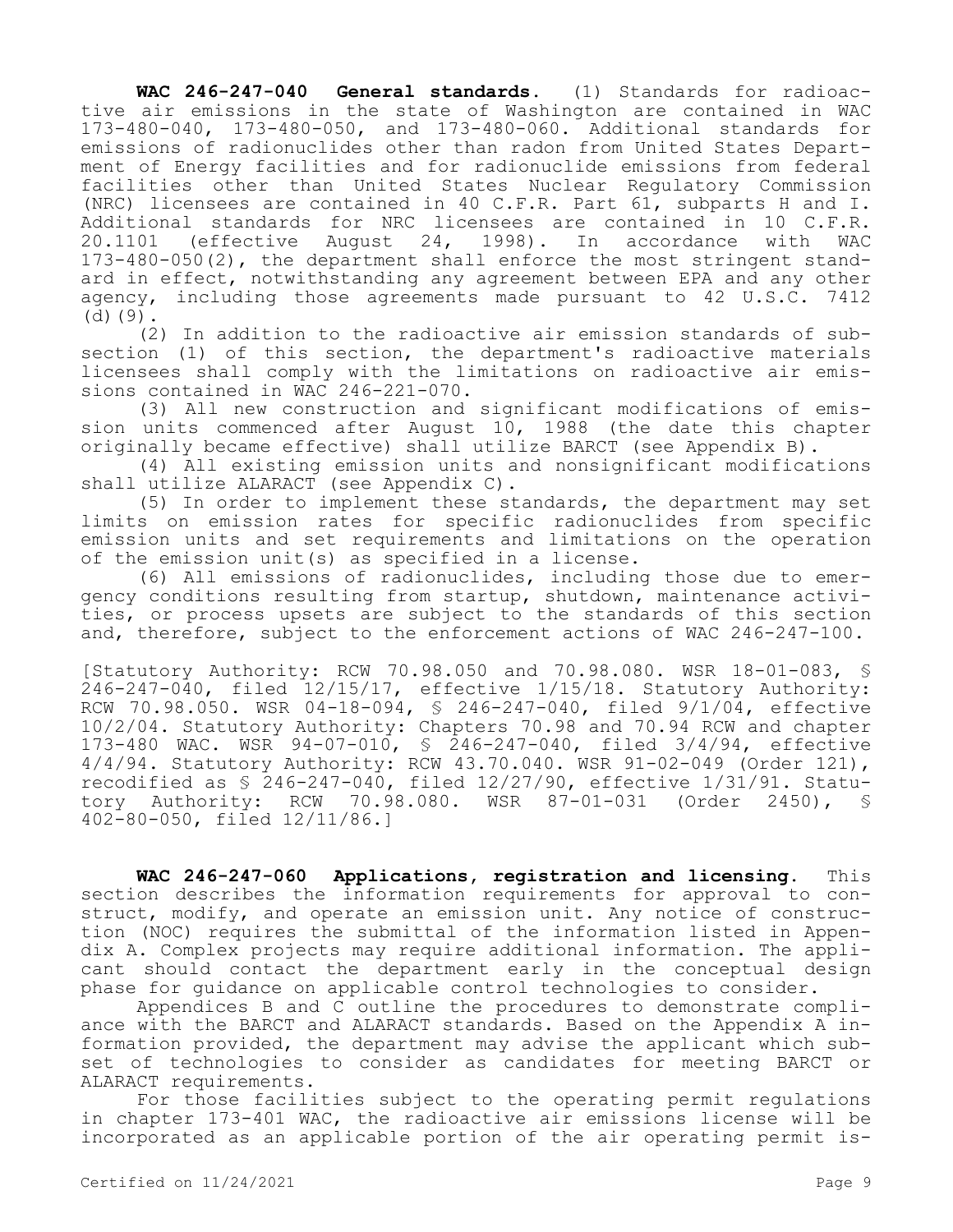sued by the department of ecology or a local air pollution control authority. The department will be responsible for determining the facility's compliance with and enforcing the requirements of the radioactive air emissions license.

(1) Requirements for new construction or modification of emission units.

(a) Early in the design phase, the applicant shall submit a NOC containing the information required in Appendix A.

(b) Within thirty days of receipt of the NOC, the department shall inform the applicant if additional information is required. The department may determine, on the basis of the information submitted, that the requirements of BARCT or ALARACT have been met, or may require the applicant to submit a BARCT or ALARACT demonstration compatible with Appendix B or C, respectively.

(c) Within sixty days of receipt of all required information, the department shall issue an approval or denial to construct. The department may require changes to the final proposed control technology.

(d) The applicant may request a phased approval process by so stating and submitting a limited application. The department may grant a conditional approval to construct for such activities as would not preclude the construction or installation of any control or monitoring equipment required after review of the completed application.

(e) The department shall issue a license, or amend an existing license, authorizing operation of the emission unit(s) when the proposed new construction or modification is complete. For facilities subject to the air operating permit requirements of chapter 173-401 WAC, the license shall become part of the air operating permit issued by the department of ecology or a local air pollution control authority. For new construction, this action shall constitute registration of the emission unit(s).

(2) Requirements for modification of unregistered emission units that are not exempt from these regulations.

(a) The applicant shall submit an application containing the information required in Appendix A.

(b) Within thirty days of receipt of the application, the department shall inform the applicant if additional information is required. The department may determine, on the basis of the information submitted, that the requirements of BARCT or ALARACT have been met, or may require the applicant to submit a BARCT or ALARACT demonstration compatible with Appendix B or C, respectively.

(c) Within sixty days of receipt of all required information, the department shall issue or amend the license. For facilities subject to the air operating permit requirements of chapter 173-401 WAC, the license shall become part of the air operating permit issued by the department of ecology or a local air pollution control authority. This action shall constitute registration of the emission unit(s). A determination of noncompliance may result in the issuance of a notice of violation.

(d) The department reserves the right to require the owner of an existing, unregistered emission unit to make modifications necessary to comply with the applicable standards of WAC 246-247-040.

(3) If an emission unit is in violation of any standards contained in WAC 246-247-040, the facility shall either submit a compliance plan which describes how it intends to achieve compliance with the standards, or cease operation of the emission unit(s). The facility shall submit the compliance plan within forty-five days of the notice of violation. The cessation of operation of the emission unit(s)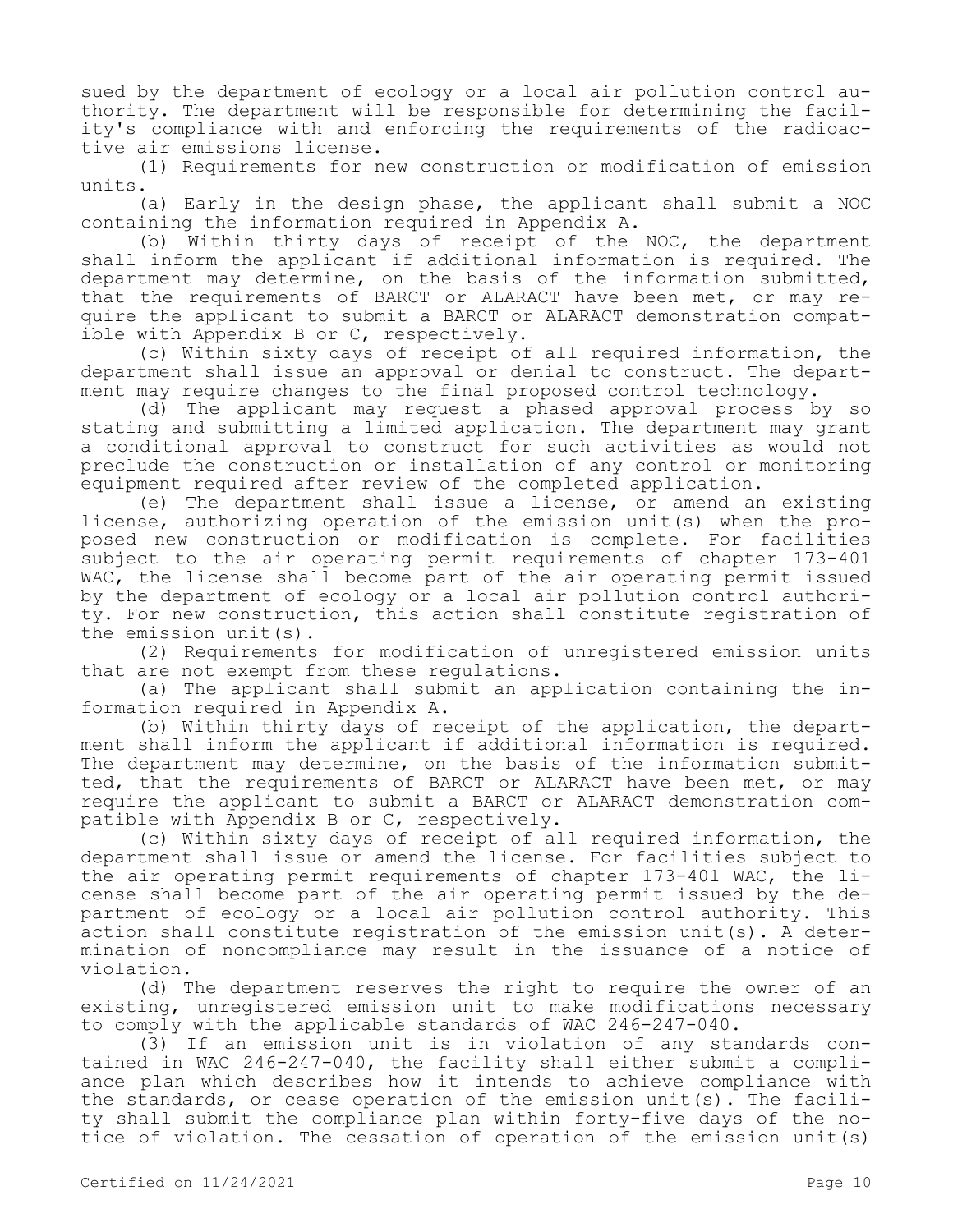shall not necessarily exempt the facility from the requirements of this chapter if active or passive ventilation and radioactive air emission controls will still be required. The department reserves the right to take further enforcement action, if necessary, in accordance with WAC 246-247-100.

(4) The facility shall notify the department at least seven calendar days prior to any planned preoperational tests of new or modified emission units that involve emissions control, monitoring, or containment systems of the emission unit(s). The department reserves the right to witness or require preoperational tests involving the emissions control, monitoring, or containment systems of the emission unit(s).

(5) The license shall specify the requirements and limitations of operation to assure compliance with this chapter. The facility shall comply with the requirements and limitations of the license.

(6) All radioactive air emissions licenses issued by the department, except those issued to radioactive materials licensees, shall have an expiration date of five years from date of issuance or as specified in the air operating permit. For radioactive material licensees, the requirements and limitations for the operation of emission units shall be incorporated into their radioactive materials license, and shall expire when the radioactive materials license expires.

(7) Each federal facility that comes under the authority of this chapter shall hold one license for each site, base, or installation. When applicable, the license shall be part of the facility's air operating permit.

(8) Facilities may request a single categorical license which identifies limits and conditions of operation for similar multipurpose temporary or portable emission units. When applicable, the license shall be part of the facility's air operating permit.

(9) All facilities with licensed emission units, except for radioactive materials licensees, shall submit a request to the department for renewal of their radioactive air emissions license at least sixty days prior to expiration of the license or as required by the air operating permit. All renewal requests shall include a summary of the operational status of all emission units, the status of facility compliance with the standards of WAC 246-247-040, and the status of any corrective actions necessary to achieve compliance with the requirements of this chapter. Facilities with licensed emission units that also hold a radioactive materials license issued by the department shall submit this information along with their radioactive material license renewal submittal. If the department is unable to renew a radioactive air emissions license before its expiration date, the existing license, with all of its requirements and limitations, remains in force until the department either renews or revokes the license.

(10) For commercial nuclear power plants or any other thermal energy facility subject to chapter 80.50 RCW and to the requirements of this chapter, the radioactive air emissions license and amendments thereto shall be issued pursuant to a memorandum of agreement between the energy facility site evaluation council (EFSEC) and the department.

[Statutory Authority: RCW 70.98.050 and 70.98.080. WSR 18-01-083, § 246-247-060, filed 12/15/17, effective 1/15/18. Statutory Authority: Chapters 70.98 and 70.94 RCW and chapter 173-480 WAC. WSR 94-07-010, § 246-247-060, filed 3/4/94, effective 4/4/94. Statutory Authority: RCW 43.70.040. WSR 91-02-049 (Order 121), recodified as § 246-247-060,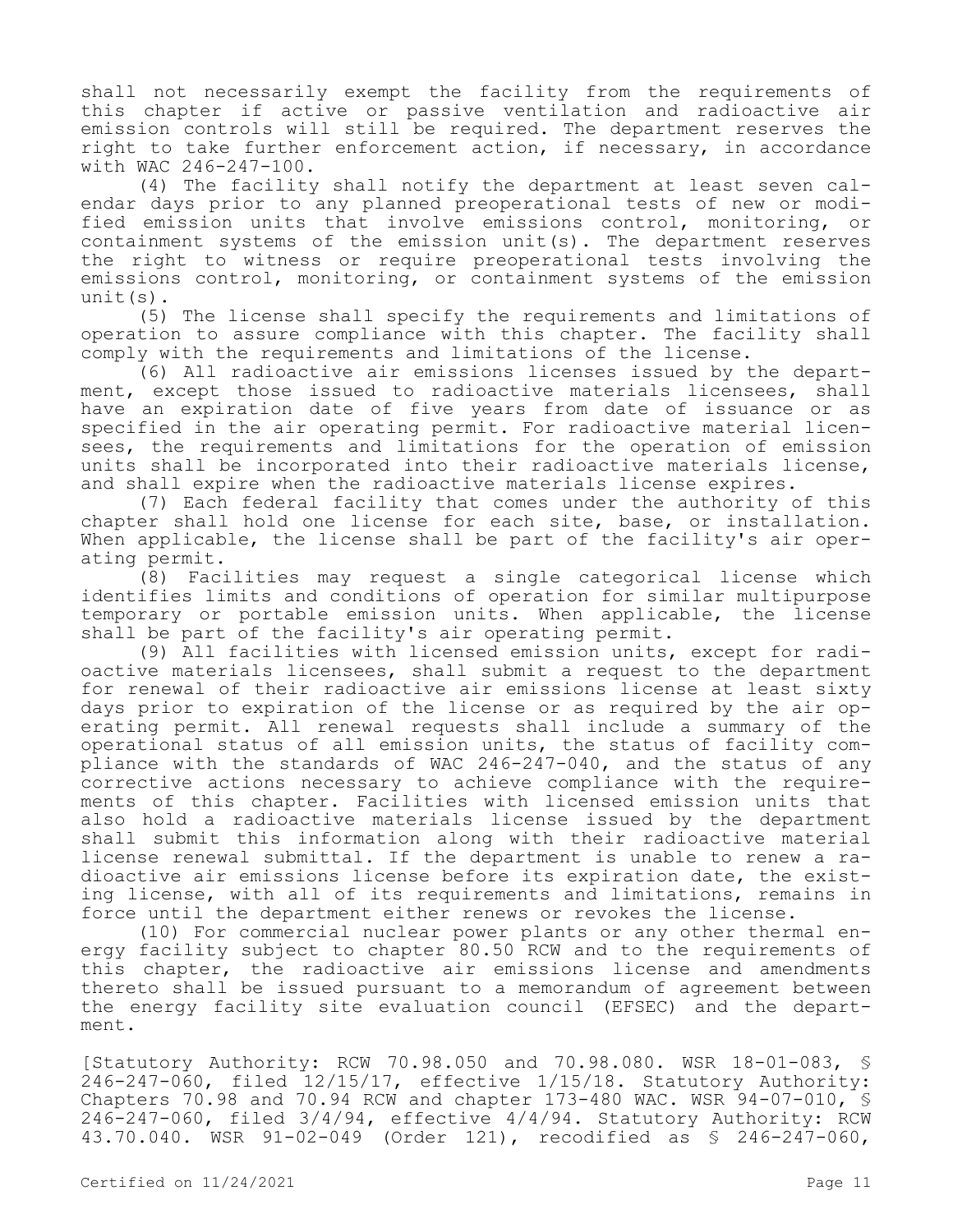filed 12/27/90, effective 1/31/91. Statutory Authority: Chapter 70.98 RCW. WSR 88-17-060 (Order 2671), § 402-80-065, filed 8/17/88.]

**WAC 246-247-065 Fees.** (1) All facilities under the authority of this chapter shall submit fees in accordance with WAC 246-254-160.

(2) Those facilities required by WAC 246-254-160(2) to submit an application fee, shall submit the fee with the application.

[Statutory Authority: Chapters 70.98 and 70.94 RCW and chapter 173-480 WAC. WSR 94-07-010, § 246-247-065, filed 3/4/94, effective 4/4/94.]

**WAC 246-247-075 Monitoring, testing, and quality assurance.** (1) The department may, upon request by a nonfederal licensee, authorize provisions specific to that nonfederal licensee, other than those already set forth in WAC 246-247-075 for nonfederal emission unit monitoring, testing, or quality assurance, so long as the department finds reasonable assurance of compliance with the performance objectives of this chapter.

(2) Equipment and procedures used for the continuous monitoring of radioactive air emissions shall conform, as applicable, to the guidance contained in ANSI N13.1, ANSI N42.18, ANSI N323, ANSI N317, reference methods 1, 1A, 2, 2A, 2C, 2D, 4, 5, and 17 of 40 C.F.R. Part 60 (effective July 1, 2021), Appendix A, 40 C.F.R. Part 52 (effective July 1, 2021), Appendix E, and any other methods approved by the department.

(3) The operator of an emission unit with a potential-to-emit of less than 0.1 mrem/yr TEDE to the MEI may estimate those radionuclide emissions, in lieu of monitoring, in accordance with 40 C.F.R. Part 61, Appendix D (effective July 1, 2021), or other procedure approved by the department. The department may require periodic confirmatory measurements (e.g., grab samples) during routine operations to verify the low emissions. Methods to implement periodic confirmatory monitoring shall be approved by the department.

(4) The department may allow a nonfederal facility to use alternative monitoring procedures or methods if continuous monitoring is not a feasible or reasonable requirement.

(5) The following types of facilities shall determine radionuclide emissions in accordance with either a methodology referenced in subsections (1) through (4) of this section or the respective document referenced below:

(a) Nuclear power reactors licensed by the NRC: Offsite Dose Calculation Manual;

(b) Fuel fabrication plants licensed by the NRC: NRC's Regulatory Guide 4.16, dated December 1985;

(c) Uranium mills that are processing material: NRC's Regulatory Guide 4.14, dated April 1980.

(6) Licensed facilities shall conduct and document a quality assurance program. Except for those types of facilities specified in subsection (5) of this section, the quality assurance program shall be compatible with applicable national standards such as ANSI/ASME  $NOA-1-1988$ ,  $ANSI/ASME NOA-2-1986$ ,  $OA/R-2$ , and  $OA/R-5$ .

(7) Those types of facilities specified in subsection (5) of this section shall conduct and document a quality assurance program compatible with either the applicable national standards referenced in sub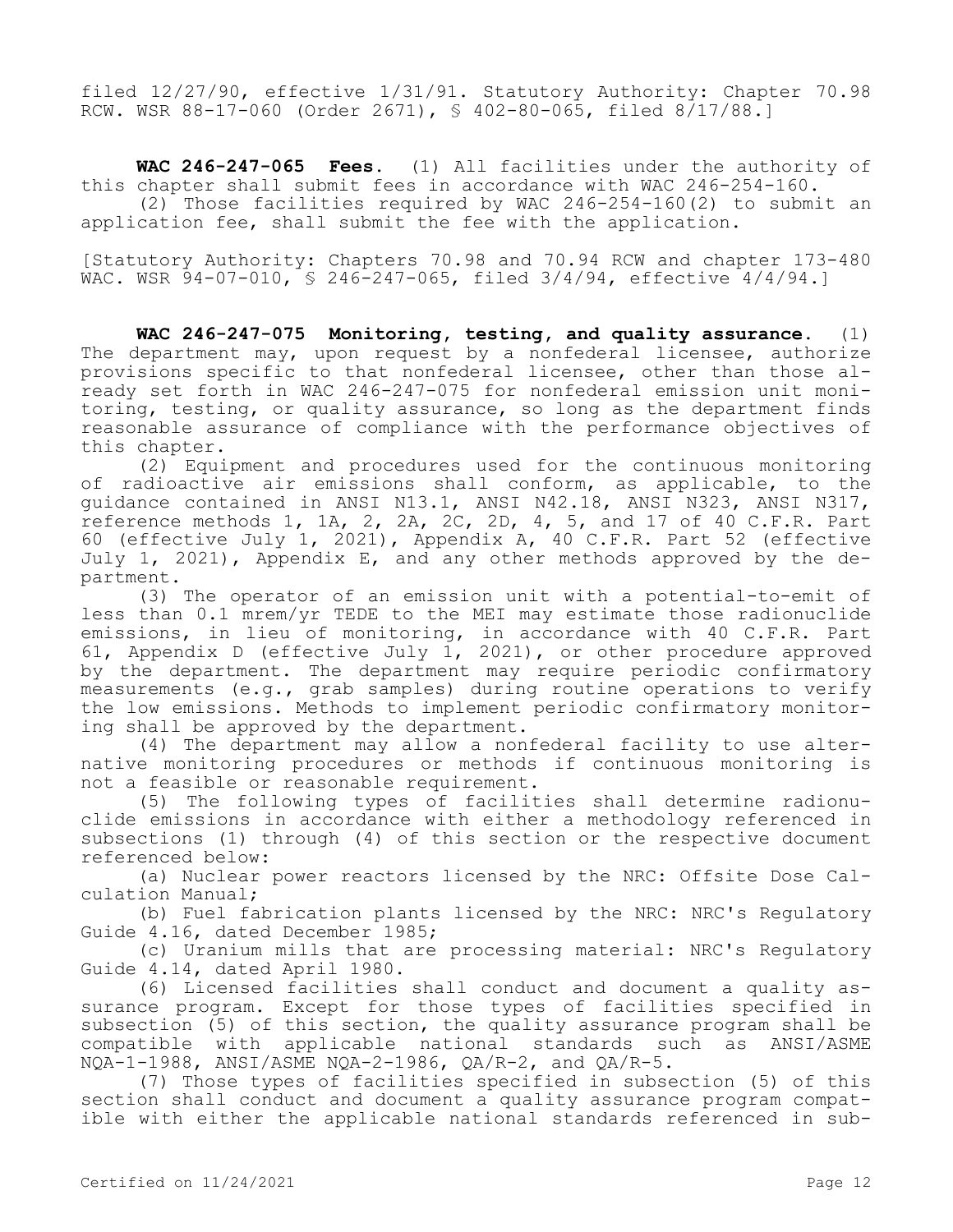section (6) of this section or the NRC's Regulatory Guide 4.15, dated February 1979.

(8) Facilities shall monitor nonpoint and fugitive emissions of radioactive material.

(9) The department may conduct an environmental surveillance program to ensure that radiation doses to the public from emission units are in compliance with applicable standards. The department may require the operator of any emission unit to conduct stack sampling, ambient air monitoring, or other testing as necessary to demonstrate compliance with the standards in WAC 246-247-040.

(10) The department may require the owner or operator of an emission unit to make provision, at existing emission unit sampling stations, for the department to take split or collocated samples of the emissions.

(11) The planning for any proposed new construction or significant modification of the emission unit must address accidental releases with a probability of occurrence during the expected life of the emission unit of greater than one percent.

(12) All facilities must be able to demonstrate that appropriate supervisors and workers are adequately trained in the use and maintenance of emission control and monitoring systems, and in the performance of associated test and emergency response procedures.

(13) All facilities must be able to demonstrate the reliability and accuracy of the radioactive air emissions monitoring data.

(14) A facility owner or operator, or any other person may not render inaccurate any monitoring device or method required under chapter 70A.388 RCW, or any ordinance, resolution, regulation, permit, or order in force pursuant thereto.

[Statutory Authority: RCW 70A.388.040, 70A.388.050(5) and 2020 c 20. WSR 21-22-118, § 246-247-075, filed 11/3/21, effective 12/4/21. Statutory Authority: RCW 70.98.050, 70.98.080(5) and 40 C.F.R. 63.91. WSR 19-04-042, § 246-247-075, filed 1/29/19, effective 3/1/19. Statutory Authority: RCW 70.98.050 and 70.98.080(5). WSR 12-01-071, § 246-247-075, filed 12/19/11, effective 1/19/12. Statutory Authority: RCW 70.98.050. WSR 04-18-094, § 246-247-075, filed 9/1/04, effective 10/2/04. Statutory Authority: Chapters 70.98 and 70.94 RCW and chapter 173-480 WAC. WSR 94-07-010, § 246-247-075, filed 3/4/94, effective 4/4/94.]

**WAC 246-247-080 Inspections, reporting, and recordkeeping.** (1) The department reserves the right to inspect and audit all construction activities, equipment, operations, documents, data, and other records related to compliance with the requirements of this chapter. The department may require a demonstration of ALARACT at any time.

(2) All reporting and recordkeeping requirements of 40 C.F.R. 61 (effective July 1, 2021) are adopted by reference, as applicable as specified by the referenced subparts. The department may, upon request by a nonfederal licensee, authorize provisions specific to that nonfederal licensee, other than those already set forth in WAC 246-247-080 for nonfederal emission unit inspections, reporting, or recordkeeping, so long as the department finds reasonable assurance of compliance with the performance objectives of this chapter.

(3) The facility shall annually submit to the department the information requirements adopted in subsection (2) of this section, as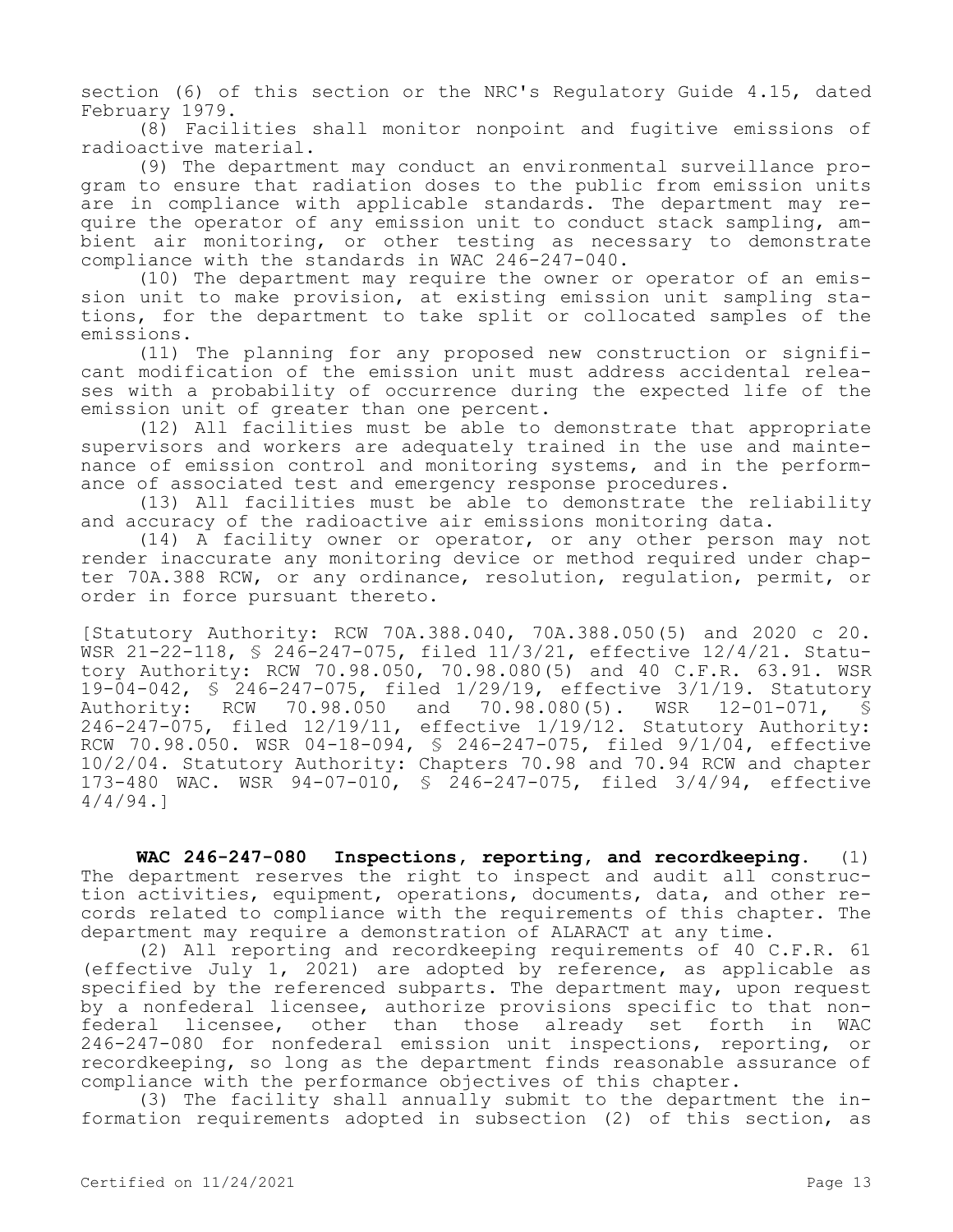applicable, along with the following additional information, as applicable:

(a) The results of emission measurements for those emission units subject only to periodic confirmatory measurements;

- (b) Wind rose or joint frequency table;
- (c) Annual average ambient temperature;
- (d) Annual average emission unit gas temperature, if available;
- (e) Annual total rainfall;

(f) Annual average emission unit flow rate and total volume of air released during the calendar year.

If this additional information is available in another annual report, the facility may instead provide a copy of that report along with the information requirements in this subsection. Annual reports are due by June 30th for the previous calendar year's operations.

(4) Any report or application that contains proprietary or procurement-sensitive information shall be submitted to the department with those portions so designated. The department shall hold this information confidential, unless required to release the information pursuant to laws, regulations, or court order.

(5) The facility shall notify the department within twenty-four hours of any shutdown, or of any transient abnormal condition lasting more than four hours or other change in facility operations which, if allowed to persist, would result in emissions of radioactive material in excess of applicable standards or license requirements. If requested by the department, the facility shall submit a written report within ten days including known causes, corrective actions taken, and any preventive measures taken or planned to minimize or eliminate the chance of recurrence.

(6) The facility shall file a report of closure with the department whenever operations producing emissions of radioactive material are permanently ceased at any emission unit (except temporary emission units) regulated under this chapter. The closure report shall indicate whether, despite cessation of operations, there is still a potential for radioactive air emissions and a need for an active or passive ventilation system with either an emission control or monitoring devices. If decommissioning is planned and will constitute a modification, a NOC is required, as applicable, in accordance with WAC 246-247-060.

(7) The facility shall maintain a log for each emission unit that has received categorical approval under WAC 246-247-060(8). The log shall contain records of important operations parameters including the date, location, and duration of the release, measured or calculated radionuclide concentrations, the type of emissions (liquid, gaseous, solid), and the type of emission control and monitoring equipment.

(8) The facility shall maintain readily retrievable storage areas for all records and documents related to, and which may help establish compliance with, the requirements of this chapter. The facility shall keep these records available for department inspection for at least five years.

(9) The facility shall ensure all emission units are fully accessible to department inspectors. In the event the hazards associated with accessibility to a unit require training, restrictions, or other requirements for entry, the facility owner or operator shall inform the department, prior to arrival, of those restrictions or requirements. The owner or operator shall be responsible for providing the necessary training, escorts, and support services to allow the department to inspect the facility.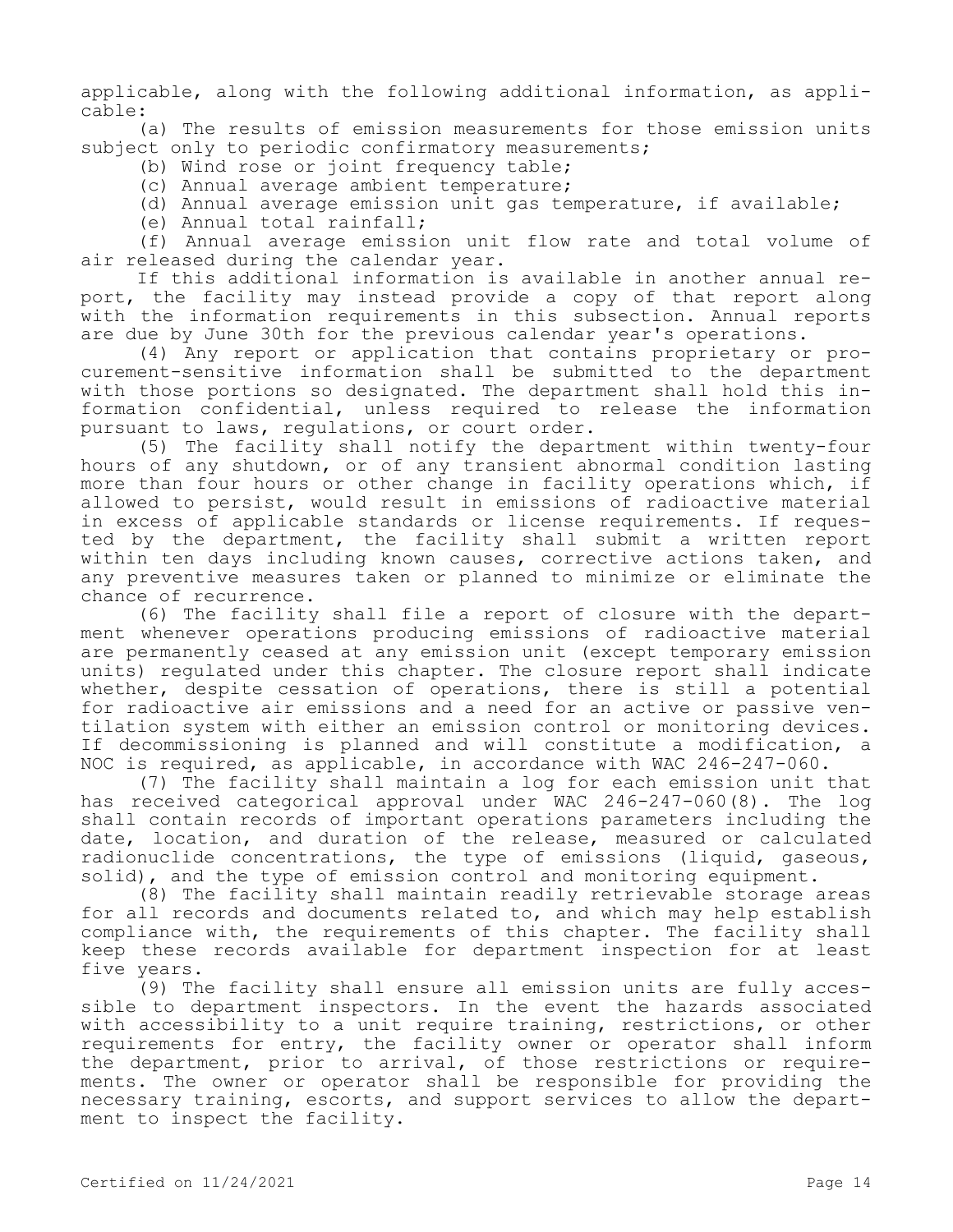(10) The facility shall make available, in a timely manner, all documents requested by the department for review. The facility shall allow the department to review documents in advance of an inspection. The facility shall allow access to classified documents by representatives of the department with the appropriate security clearance and a demonstrable need-to-know.

(11) The facility shall respond in writing in a timely manner, or within a time limit set by the department, to inspection results which require the facility to implement corrective actions or any other actions so directed by the department.

(12) A facility owner or operator, or any other person may not make any false material statement, representation, or certification in any form, notice, or report required under chapter 70A.388 RCW, or any ordinance, resolution, regulation, permit, or order in force pursuant thereto.

[Statutory Authority: RCW 70A.388.040, 70A.388.050(5) and 2020 c 20. WSR 21-22-118, § 246-247-080, filed 11/3/21, effective 12/4/21. Statu-<br>tory Authority: RCW 70.98.050 and 70.98.080. WSR 18-01-083, § tory Authority: RCW 70.98.050 and 70.98.080. WSR 18-01-083, 246-247-080, filed 12/15/17, effective 1/15/18. Statutory Authority: RCW 70.98.050 and 70.98.080(5). WSR 12-01-071, § 246-247-080, filed 12/19/11, effective 1/19/12. Statutory Authority: RCW 70.98.050. WSR 04-18-094, § 246-247-080, filed 9/1/04, effective 10/2/04. Statutory Authority: Chapters 70.98 and 70.94 RCW and chapter 173-480 WAC. WSR 94-07-010, § 246-247-080, filed 3/4/94, effective 4/4/94. Statutory Authority: RCW 43.70.040. WSR 91-02-049 (Order 121), recodified as § 246-247-080, filed 12/27/90, effective 1/31/91. Statutory Authority: RCW 70.98.080. WSR 87-01-031 (Order 2450), § 402-80-080, filed 12/11/86.]

**WAC 246-247-085 Compliance determination for existing emission units and facilities.** (1) All procedures for determining compliance with the dose equivalent standards of 40 C.F.R. 61 (effective July 1, 2021) are adopted by reference, as applicable as specified by the referenced subparts. The department may, upon request of a nonfederal licensee, authorize provisions specific to that nonfederal licensee, other than those already set forth in WAC 246-247-085 for determining compliance with appropriate dose equivalent standards by nonfederal emission units, so long as the department finds reasonable assurance of compliance with the performance objectives of this chapter.

(2) Facilities subject to 40 C.F.R. 61 shall use computer codes or procedures approved by the EPA to determine the TEDE to the MEI; all other facilities shall use computer codes or procedures approved by the department.

(3) The determination of compliance with the dose equivalent standard of WAC 246-247-040 shall include all radioactive air emissions resulting from routine and nonroutine operations for the past calendar year.

[Statutory Authority: RCW 70A.388.040, 70A.388.050(5) and 2020 c 20. WSR 21-22-118, § 246-247-085, filed 11/3/21, effective 12/4/21. Statutory Authority: RCW 70.98.050 and 70.98.080. WSR 18-01-083, § 246-247-085, filed 12/15/17, effective 1/15/18. Statutory Authority: RCW 70.98.050. WSR 04-18-094, § 246-247-085, filed 9/1/04, effective 10/2/04. Statutory Authority: Chapters 70.98 and 70.94 RCW and chapter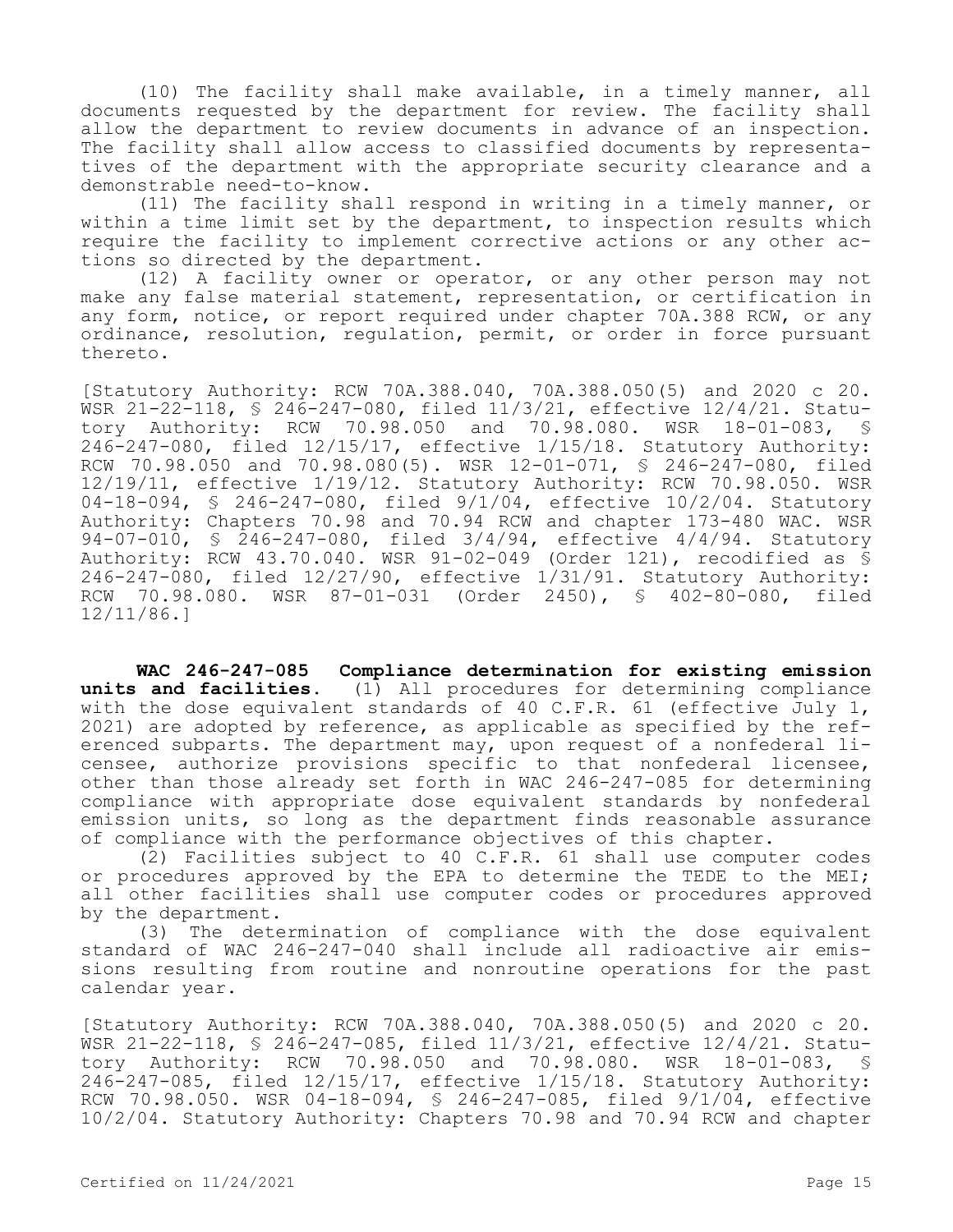173-480 WAC. WSR 94-07-010, § 246-247-085, filed 3/4/94, effective 4/4/94.]

**WAC 246-247-100 Enforcement actions.** (1) In accordance with RCW 70A.15.3130, the department may take any of the following actions to enforce compliance with the provisions of this chapter:

(a) Notice of violation and compliance order (RCW 70A.15.3010).

(b) Restraining order or temporary or permanent injunction (RCW 70A.15.3140; also RCW 70A.388.160).

(c) Penalty: Either fine or imprisonment, or both, for each separate violation (RCW 70A.15.3150).

(d) Civil penalty: Up to ten thousand dollars for each day of continued noncompliance (RCW 70A.15.3160 (1) through (7)).

(e) Assurance of discontinuance (RCW 70A.15.3170).

(2) The department, in accordance with RCW 70A.388.040  $(4)(1)$ , may issue subpoenas in order to compel either the attendance of witnesses or production of records, or both, in connection with any adjudicative or other administrative proceeding.

(3) The department, in accordance with RCW 70A.388.180, may impound sources of ionizing radiation.

(4) The secretary of the department, in accordance with RCW 43.70.190, is authorized to bring an action to prohibit a violation or a threatened violation of any department rules or regulation, or to bring any legal proceeding authorized by law to a county superior court.

(5) Any party, against which an enforcement action is brought by the department, has the right to submit an application for the adjudicative process in accordance with chapter 246-10 WAC and chapter 34.05 RCW.

[Statutory Authority: RCW 70A.388.040, 70A.388.050(5) and 2020 c 20. WSR 21-22-118, § 246-247-100, filed 11/3/21, effective 12/4/21. Statutory Authority: RCW 70.98.050 and 70.98.080. WSR 18-01-083, § 246-247-100, filed 12/15/17, effective 1/15/18. Statutory Authority: Chapters 70.98 and 70.94 RCW and chapter 173-480 WAC. WSR 94-07-010, § 246-247-100, filed 3/4/94, effective 4/4/94. Statutory Authority: RCW 43.70.040. WSR 91-02-049 (Order 121), recodified as § 246-247-100, filed 12/27/90, effective 1/31/91. Statutory Authority: RCW 70.98.080. WSR 87-01-031 (Order 2450), § 402-80-100, filed 12/11/86.]

**WAC 246-247-110 Appendix A—Application information requirements.** (1) Name and address of the facility, and location (latitude and longitude) of the emission unit(s).

(2) Name, title, address, and phone number of the responsible manager.

(3) Identify the type of proposed action for which this application is submitted:

(a) Construction of new emission unit(s);

(b) Modification of existing emission unit(s); identify whether this is a significant modification;

(c) Modification of existing unit(s), unregistered.

(4) If this project is subject to the requirements of the State Environmental Policy Act (SEPA) contained in chapter 197-11 WAC, pro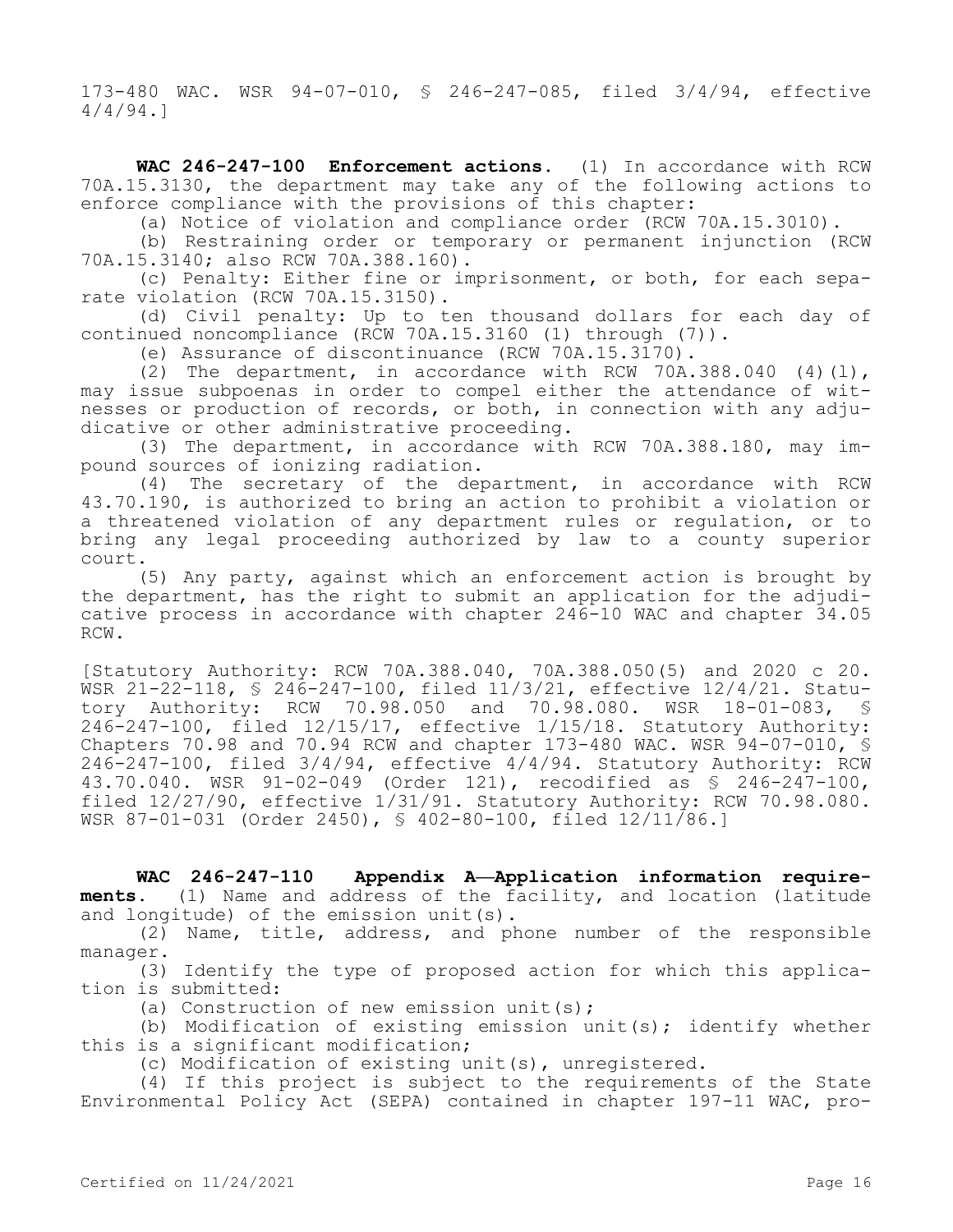vide the name of the lead agency, lead agency contact person, and their phone number.

(5) Describe the chemical and physical processes upstream of the emission unit(s).

(6) Describe the existing and proposed (as applicable) abatement technology. Describe the basis for the use of the proposed system. Include expected efficiency of each control device, and the annual average volumetric flow rate(s) in meters<sup>3</sup>/sec for the emission unit(s).

(7) Provide conceptual drawings showing all applicable control technology components from the point of entry of radionuclides into the vapor space to release to the environment.

(8) Identify each radionuclide that could contribute greater than ten percent of the potential-to-emit TEDE to the MEI, or greater than 0.1 mrem/yr potential-to-emit TEDE to the MEI.

(9) Describe the effluent monitoring system for the proposed control system. Describe each piece of monitoring equipment and its monitoring capability, including detection limits, for each radionuclide that could contribute greater than ten percent of the potential-toemit TEDE to the MEI, or greater than 0.1 mrem/yr potential-to-emit TEDE to the MEI, or greater than twenty-five percent of the TEDE to the MEI, after controls. Describe the method for monitoring or calculating those radionuclide emissions. Describe the method with detail sufficient to demonstrate compliance with the applicable requirements.

(10) Indicate the annual possession quantity for each radionuclide.

(11) Indicate the physical form of each radionuclide in inventory: Solid, particulate solids, liquid, or gas.

(12) Indicate the release form of each radionuclide in inventory: Particulate solids, vapor, or gas. Give the chemical form and ICRP 30 solubility class, if known.

(13) Release rates.

(a) New emission unit(s): Give predicted release rates without any emissions control equipment (the potential-to-emit) and with the proposed control equipment using the efficiencies described in subsection (6) of this section.

(b) Modified emission unit(s): Give predicted release rates without any emissions control equipment (the potential-to-emit) and with the existing and proposed control equipment using the efficiencies described in subsection (6) of this section. Provide the latest year's emissions data or emissions estimates.

In all cases, indicate whether the emission unit is operating in a batch or continuous mode.

(14) Identify the MEI by distance and direction from the emission unit(s). The MEI is determined by considering distance, windrose data, presence of vegetable gardens, and meat or milk producing animals at unrestricted areas surrounding the emission unit.

(15) Calculate the TEDE to the MEI using an approved procedure (see WAC 246-247-085). For each radionuclide identified in subsection (8) of this section, determine the TEDE to the MEI for existing and proposed emission controls, and without any emission controls (the potential-to-emit) using the release rates from subsection (13) of this section. Provide all input data used in the calculations.

(16) Provide cost factors for construction, operation, and maintenance of the proposed control technology components and system, if a BARCT or ALARACT demonstration is not submitted with the NOC.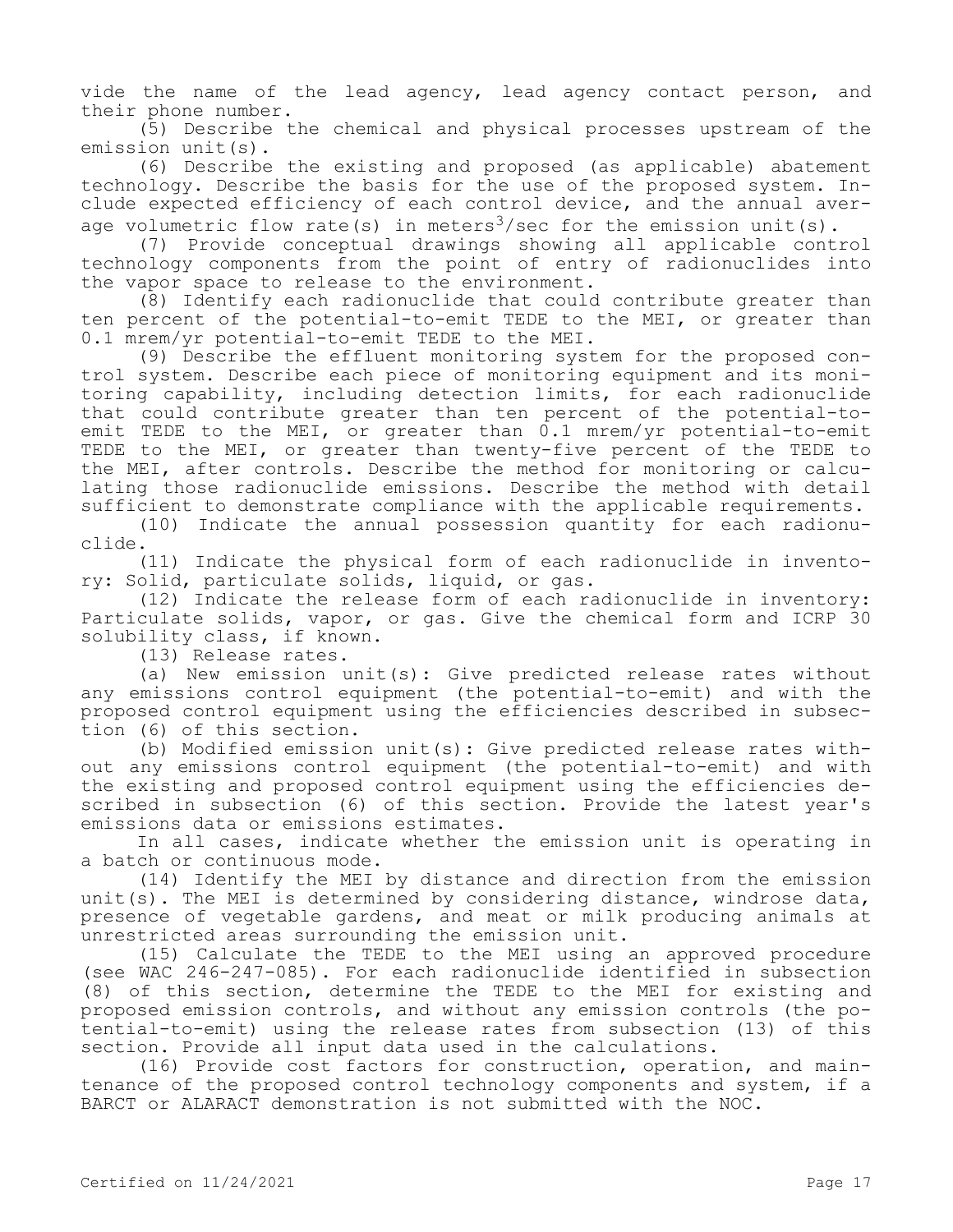(17) Provide an estimate of the lifetime for the facility process with the emission rates provided in this application.

(18) Indicate which of the following control technology standards have been considered and will be complied with in the design and operation of new or modified emission unit(s) described in this application:

**ASME/ANSI AG-1,** Code on Nuclear Air and Gas Treatment (where there are conflicts in standards with the other listed references, this standard shall take precedence)

**ASME/ANSI N509,** Nuclear Power Plant Air-Cleaning Units and Components

**ASME/ANSI N510,** Testing of Nuclear Air Treatment Systems

**ANSI/ASME NQA-1,** Quality Assurance Program Requirements for Nuclear Facilities

**40 C.F.R. 60, Appendix A,** Methods 1, 1A, 2, 2A, 2C, 2D, 4, 5, and 17

**ANSI/HPS N13.1-1999,** Sampling and Monitoring Releases of Airborne Radioactive Substances from the Stacks and Ducts of Nuclear Facilities if the unit's potential-to-emit exceeds 0.1 mrem/yr TEDE to the MEI and the unit is required to meet ANSI/HPS N13.1-1999 under federal regulations.

**ANSI N13.1-1969,** Guide to Sampling Airborne Radioactive Materials in Nuclear Facilities if the unit's potential-to-emit exceeds 0.1 mrem/yr TEDE to the MEI and the unit is not required to meet ANSI/HPS N13.1-1999 under federal regulations.

For each standard not so indicated, give reason(s) to support adequacy of the design and operation of the emission unit(s) as proposed.

[Statutory Authority: RCW 70.98.050. WSR 04-18-094, § 246-247-110, filed 9/1/04, effective 10/2/04. Statutory Authority: Chapters 70.98 and 70.94 RCW and chapter 173-480 WAC. WSR 94-07-010, § 246-247-110, filed 3/4/94, effective 4/4/94.]

**WAC 246-247-120 Appendix B—BARCT compliance demonstration. Purpose.** A BARCT demonstration is used to choose control technologies for the mitigation of emissions of radioactive material from new emission units or significant modifications to emission units. The bases for the BARCT demonstration requirements are the BARCT standard given in WAC 246-247-040, and the definition of BARCT given in WAC 246-247-030. This procedure incorporates certain implementing criteria that enable the department to evaluate a facility's compliance with the BARCT standard. It is the applicant's responsibility to demonstrate the effectiveness of their BARCT determination to the department. The facility should contact the department at the conceptual design phase for guidance on the BARCT demonstration requirements. The department may adjust this demonstration procedure on a case-by-case basis, as needed, to ensure compliance with the substantive standard.

**Scope.** The BARCT demonstration includes the abatement technology and indication devices that demonstrate the effectiveness of the abatement technology from entry of radionuclides into the ventilated vapor space to release to the environment. The applicant shall evaluate all available control technologies that can reduce the level of radionuclide emissions.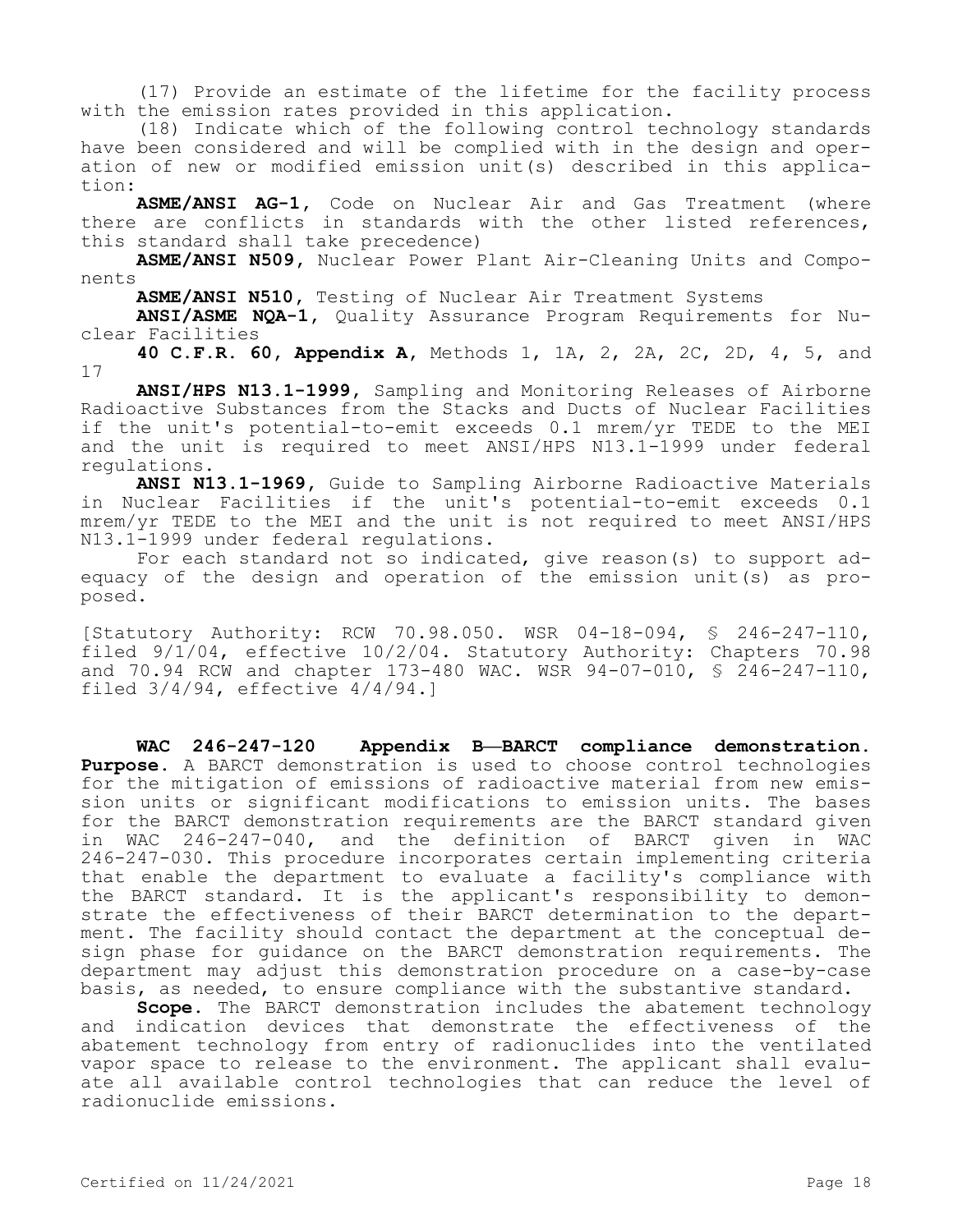**Technology Standards.** The BARCT demonstration and the emission unit design and construction must meet, as applicable, the technology standards shown below if the unit's potential-to-emit exceeds 0.1 mrem/yr TEDE to the MEI. If the potential-to-emit is below this value, the standards must be met only to the extent justified by a cost/benefit evaluation.

**ASME/ANSI AG-1,** Code on Nuclear Air and Gas Treatment (where there are conflicts in standards with the other listed references, this standard shall take precedence)

**ASME/ANSI N509,** Nuclear Power Plant Air-Cleaning Units and Components

**ASME/ANSI N510,** Testing of Nuclear Air Treatment Systems

**ANSI/ASME NQA-1,** Quality Assurance Program Requirements for Nuclear Facilities

**40 C.F.R. 60, Appendix A,** Methods 1, 1A, 2, 2A, 2C, 2D, 4, 5, and 17

**ANSI/HPS N13.1-1999,** Sampling and Monitoring Releases of Airborne Radioactive Substances from the Stacks and Ducts of Nuclear Facilities

The following standards and references are recommended as guidance only:

**ANSI/ASME NQA-2,** Quality Assurance Requirements for Nuclear Facilities

**ANSI N42.18,** Specification and Performance of On-Site Instrumentation for Continuously Monitoring Radioactivity in Effluents

**ERDA 76-21,** Nuclear Air Cleaning Handbook

**ACGIH 1988,** Industrial Ventilation, A Manual of Recommended Practice, 20th ed., American Conference of Governmental Industrial Hygienists

## **BARCT Demonstration Procedure.**

Step 1. **Define facility process variables.** Describe the physical and chemical process. Include the potential radionuclide release rates (by isotope, in units of curies/year), process variables (such as flow rate, temperature, humidity, chemical composition), and other technical considerations. Base the radionuclide release rate on the potential-to-emit.

Radionuclides selected for consideration in the BARCT demonstration shall include those which contribute more than ten percent of the potential TEDE to the MEI or more than 0.1 mrem/yr, and any others which the department determines are necessary.

Step 2. **Gather information on all available control technologies.**  Search for all available technologies that can reduce the emissions levels for the radionuclides selected in Step 1. Sources of information shall include previous BARCT demonstrations, regulatory authorities, industry or regulatory agency databases, literature searches, information from technology vendors, research and development reports, and any other means necessary to identify all available technologies. "Available technology" includes any technology that is commercially available. Recently completed searches may be used with department approval.

Step 3. **Determine technical feasibility.** Determine technical feasibility by evaluating vendor specifications for available control technologies identified in Step 2 with respect to the process variables identified in Step 1. Evaluate combinations of abatement technology and control devices by component, and the system as a whole.

If a control technology has poor safety, reliability, or control effectiveness as achieved in practice under the proposed process conditions, or the technology is not applicable to the emission unit un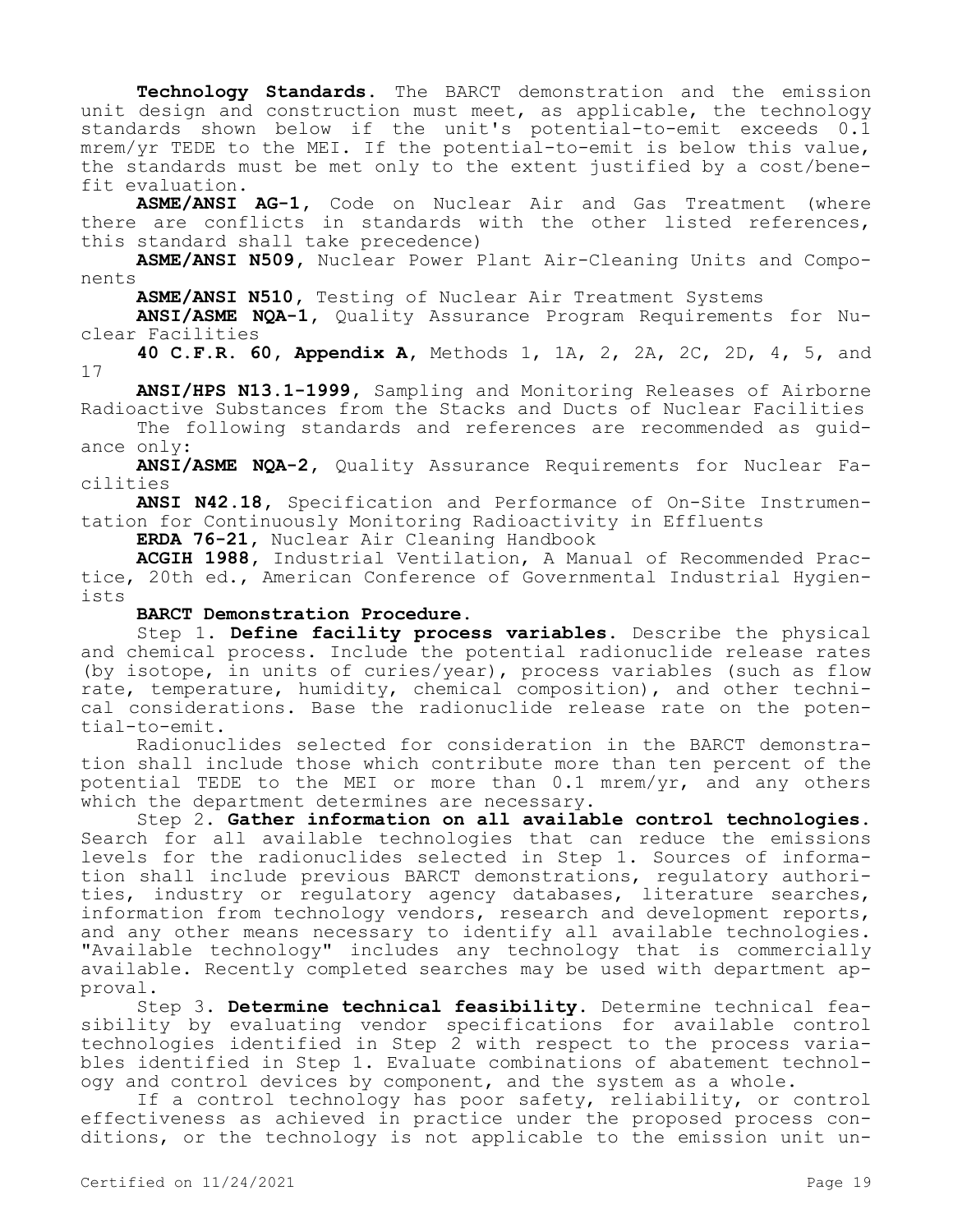der consideration, the technology may be eliminated with supporting documentation of the technical infeasibility.

Step 4. **List all feasible control technologies in order of effectiveness.** Evaluate feasible control technologies for efficiency (effectiveness) in reducing the TEDE to the MEI. List them in order, with the most effective first. If the most effective feasible technology is proposed as BARCT, the demonstration is complete at this step.

Step 5. **Evaluate the environmental, energy, and economic impacts.**  Evaluate each control technology in succession, beginning with the most effective. Present an objective evaluation considering both beneficial and adverse impacts. Quantify the data where possible. Impact cost and effectiveness evaluations are incremental and include only that portion of the facility which comes under the authority of this chapter. Evaluate at least the following impacts:

**Environmental impact** - Determine the incremental environmental impact, both beneficial and adverse. Evaluate the beneficial impact of reduction in the TEDE to the surrounding population or, at a minimum, to the MEI due to the abatement of radioactive air emissions. Consider the adverse impacts from waste generation (radioactive and nonradioactive, air and nonair), disposal and stabilization, construction of control equipment, and the health and safety to both radiation workers and the general public.

**Energy impact** - Determine the incremental energy impact. Include the impact of any resulting need for new services such as energy distribution systems.

**Economic impact** - Determine the incremental economic impact. Determine capital and expense costs including design, development, procurement, construction, operation, maintenance, taxes, waste disposal, and any other applicable financial components. Base all costs on the expected lifetime of the emission unit and reduce to an annualized cost for evaluation and comparison.

The adverse economic impact compared to the beneficial impact, including reduction in TEDE to the surrounding population or the MEI, is a measure of the cost versus benefit for the control technology evaluated.

The most effective technology may be eliminated from consideration if the applicant can demonstrate to the department's satisfaction that the technology has unacceptable impacts. State clearly the basis for this conclusion and proceed to the next most effective control technology. If the next most effective technology is proposed as BARCT, the demonstration is complete; otherwise, evaluate the control technology for impacts in accordance with this step.

If the control technology cannot be eliminated on the basis of its impacts, it is proposed as BARCT.

**Reporting.** Prepare a BARCT compliance demonstration report for department review. Provide sufficient information such that the department can validate essential results. If no control technology is feasible, or emissions are unacceptable, the department reserves the right to prohibit the construction and operation of the emission unit(s).

[Statutory Authority: RCW 70.98.050 and 70.98.080. WSR 18-01-083, § 246-247-120, filed 12/15/17, effective 1/15/18. Statutory Authority: RCW 70.98.050. WSR 04-18-094, § 246-247-120, filed 9/1/04, effective 10/2/04. Statutory Authority: Chapters 70.98 and 70.94 RCW and chapter 173-480 WAC. WSR 94-07-010, § 246-247-120, filed 3/4/94, effective 4/4/94.]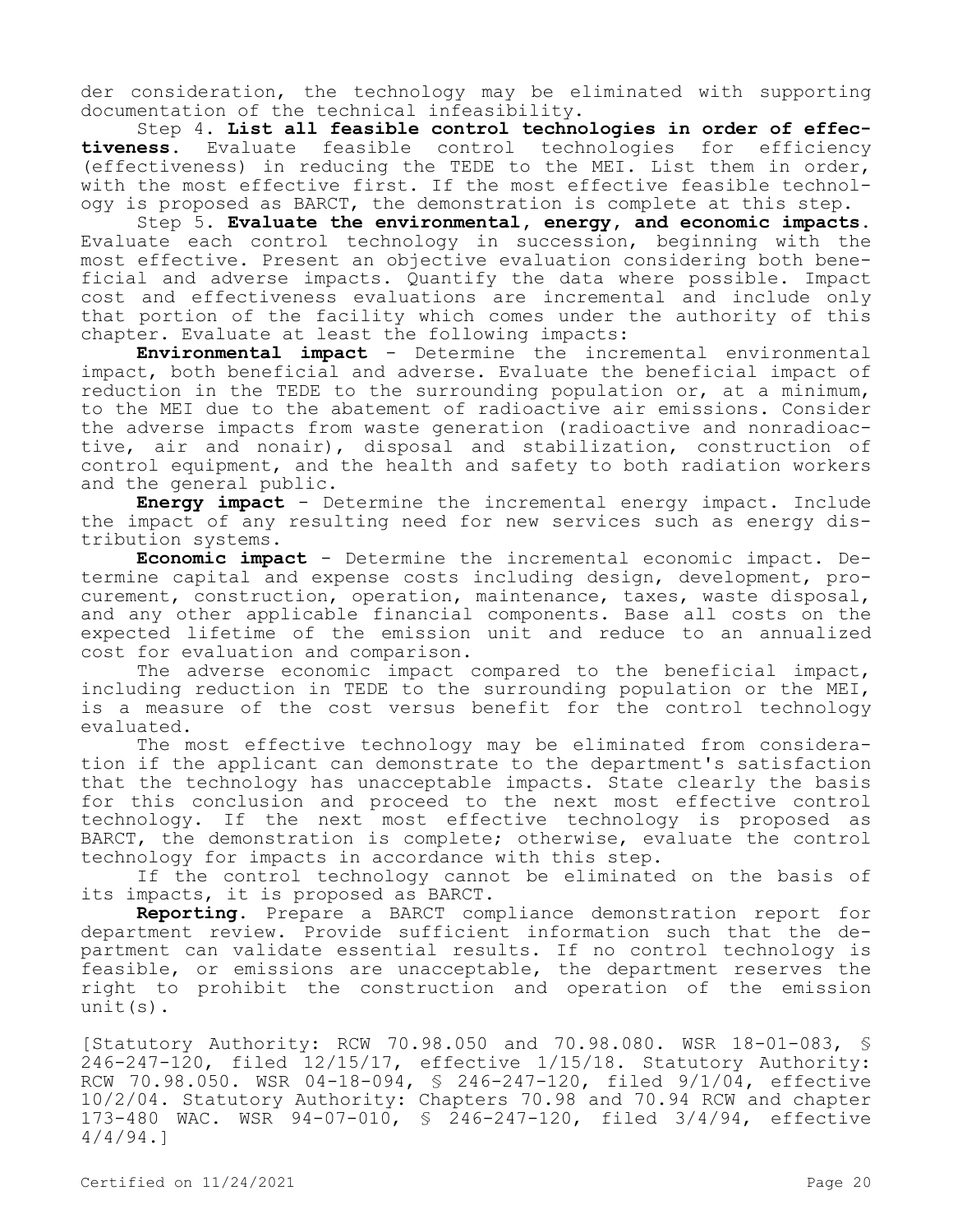**WAC 246-247-130 Appendix C—ALARACT compliance demonstration. Purpose.** An ALARACT demonstration is used for inspection or audit purposes, and to demonstrate compliance with the substantive ALARACT technology standard as required by this chapter. An ALARACT demonstration is used to evaluate the adequacy of control technology on existing emission units and to choose control technologies for proposed nonsignificant modifications of emission units. The bases for the ALARACT demonstration requirements are the ALARACT standards given in WAC 246-247-040 and the definition of ALARACT given in WAC 246-247-030. It is the applicant's responsibility to demonstrate the effectiveness of their ALARACT determination to the department. The department may adjust this demonstration procedure on a case-by-case basis, as needed, to ensure compliance with the substantive standard.

**Scope.** The ALARACT demonstration includes the abatement technology and indication devices, from entry of radionuclides into the ventilated vapor space to release to the environment. The facility shall evaluate the existing control system in relation to applicable technology standards, and other control technologies that have been successfully operated for similar applications.

**Technology Standards.** The ALARACT demonstration and the emission unit design and construction must meet, as applicable, the technology standards shown below if the unit's potential-to-emit exceeds 0.1 mrem/yr TEDE to the MEI. If the potential-to-emit is below this value, the standards must be met only to the extent justified by a cost/benefit evaluation.

**ASME/ANSI AG-1,** Code on Nuclear Air and Gas Treatment (where there are conflicts in standards with the other listed references, this standard shall take precedence)

**ASME/ANSI N509,** Nuclear Power Plant Air-Cleaning Units and Components

**ASME/ANSI N510,** Testing of Nuclear Air Treatment Systems

**ANSI/ASME NQA-1,** Quality Assurance Program Requirements for Nuclear Facilities

**40 C.F.R. 60,** Appendix A, Methods 1, 1A, 2, 2A, 2C, 2D, 4, 5, and 17

**ANSI/HPS N13.1-1999,** Sampling and Monitoring Releases of Airborne Radioactive Substances from the Stacks and Ducts of Nuclear Facilities (for emission units constructed or significantly modified after October 15, 2004).

The following standards and references are recommended as guidance only:

**ANSI/ASME NQA-2,** Quality Assurance Requirements for Nuclear Facilities

**ANSI N42.18,** Specification and Performance of On-Site Instrumentation for Continuously Monitoring Radioactivity in Effluents

**ERDA 76-21,** Nuclear Air Cleaning Handbook

**ACGIH 1988,** Industrial Ventilation, A Manual of Recommended Practice, 20th ed., American Conference of Governmental Industrial Hygienists

**ALARA References.** "Health Physics Manual of Good Practice for Reducing Radiation Exposure to Levels that are As Low As Reasonably Achievable (ALARA)," PNL-6577, June, 1988; prepared for the USDOE by Pacific Northwest Laboratories (Battelle Memorial Institute).

"A Guide to Reducing Radiation Exposure to As Low As Reasonably Achievable (ALARA)," DOE/EV/1830-T5, April, 1980, R.L. Kathren and